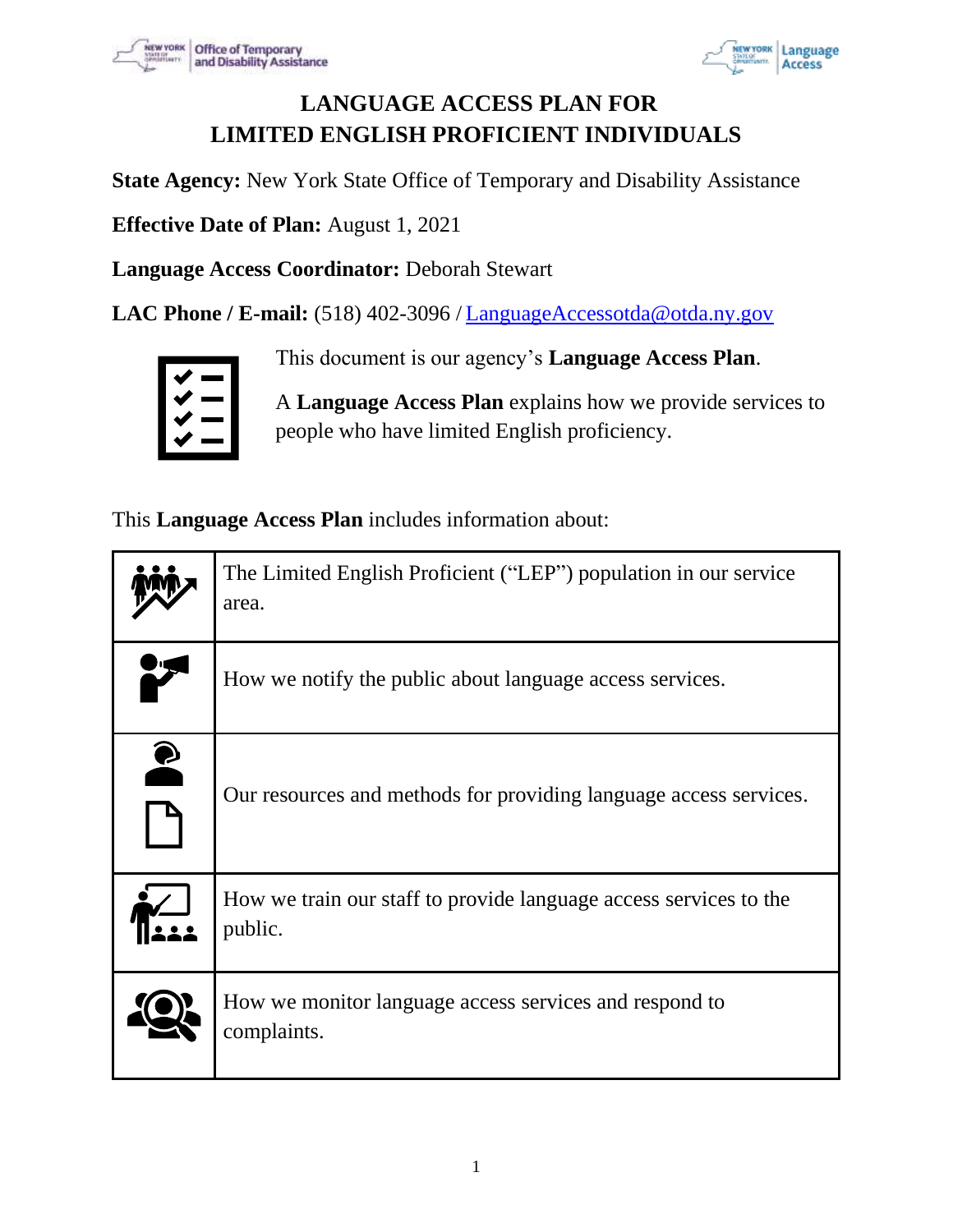



# **Table of Contents**

| PART 2 – The Limited English Proficient Population in Our Service Area3      |  |
|------------------------------------------------------------------------------|--|
| PART 3 – Public Outreach About the Availability of Language Access Services4 |  |
|                                                                              |  |
|                                                                              |  |
|                                                                              |  |
|                                                                              |  |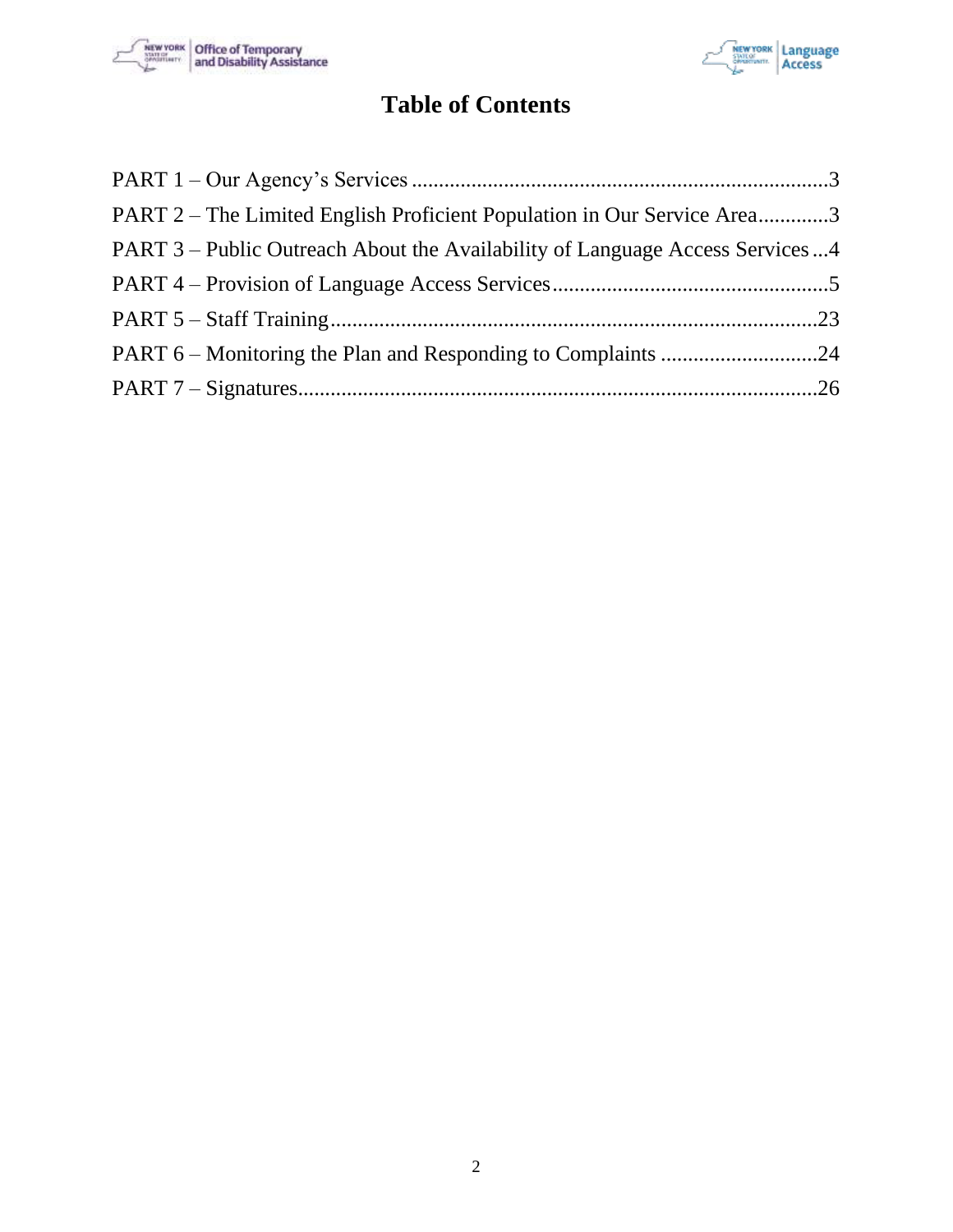



<span id="page-2-0"></span>

**We prepared this Language Access Plan ("Plan") to comply with Executive Order No. 26, as amended by Executive Order No. 26.1, which established New York's Statewide Language Access Policy. <sup>1</sup> This Plan explains how we make sure that Limited English Proficient ("LEP") individuals have meaningful access to agency services, programs, and activities.**

**In this Plan, LEP individuals are understood as people who do not speak English as their primary language and who have a limited ability to read, speak, write, or understand English.** 

#### **Our agency's services to the public include:**

The New York State Office of Temporary and Disability Assistance (OTDA) is responsible for supervising programs that provide assistance and support to eligible families and individuals, including immigrant populations. Through the services it provides, OTDA's vision is to empower New Yorkers to improve their financial security and household stability in support of strong families and communities. As part of its mission to help vulnerable New Yorkers meet their essential needs and advance economically by providing opportunities for stable employment, housing, and nutrition, OTDA's functions include: Providing temporary cash assistance; providing assistance in paying for food; providing heating assistance; overseeing New York State's child support services program; determining certain aspects of eligibility for Social Security Disability benefits; supervising homeless housing and services programs; and providing resettlement assistance.

# <span id="page-2-1"></span>**PART 2 – The Limited English Proficient Population in Our Service Area**

**Our agency uses U.S. Census data (including data from the American Community Survey) to determine the top ten languages most commonly spoken by LEP individuals in New York State.** 

**The estimated total number of LEP individuals in our service area is:** Approximately 2.5 million LEP individuals in New York State.

#### **The top ten languages spoken by LEP individuals in New York State are:**

<sup>1</sup> For additional information about our agency's obligations to provide language access services, please visit: https://www.ny.gov/language-access-policy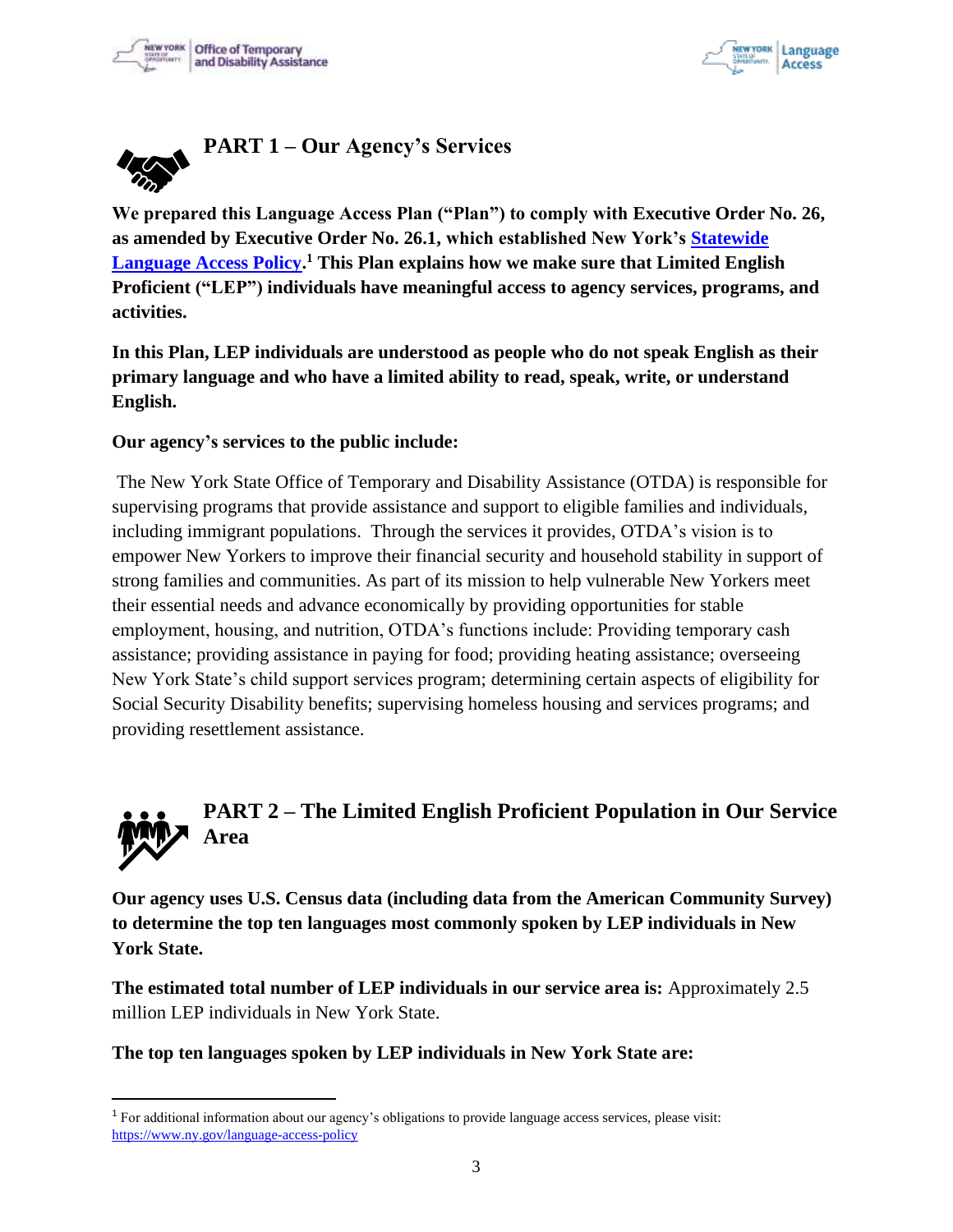



| #                       | Language              | <b>Estimated Number of</b><br><b>LEP Speakers</b> |
|-------------------------|-----------------------|---------------------------------------------------|
| 1                       | Spanish               | 1,201,322                                         |
| $\boldsymbol{2}$        | Chinese               | 379,745                                           |
| 3                       | Russian               | 119,380                                           |
| $\overline{\mathbf{4}}$ | Yiddish               | 64,070                                            |
| 5                       | Bengali               | 64,020                                            |
| 6                       | Korean                | 55,506                                            |
| 7                       | <b>Haitian Creole</b> | 54,746                                            |
| 8                       | Italian               | 46,431                                            |
| 9                       | Arabic                | 40,781                                            |
| 10                      | Polish                | 34,840                                            |

Our agency will reassess the public's language needs at least every two years after the effective date of this Plan.

#### **Our agency tracks encounters with LEP individuals in the following ways:**

Contact with LEP individuals occurs through multiple channels, including: in-person; over telephone; written interaction; and electronic contact through the MyBenefits and OTDA websites. Contact may occur once or be long-term and ongoing depending on the individual's need. Data from OTDA's contacts with LEP individuals is collected and reported on a quarterly basis to the OTDA Language Access Coordinator (LAC).

<span id="page-3-0"></span>

**Our agency informs LEP individuals about their right to free language assistance services in the following ways, using at least the top ten languages shown in Part 2 of this Plan:**

 $\boxtimes$  LEP individuals are directly informed by our staff

**In which ways?** LEP individuals are informed over the phone and in-person by bilingual or parenthetic staff or through an interpretation contractor.

☒ Signs posted about language assistance services

 $\boxtimes$  In areas operated by the agency and open to the public

 $\Box$  Other (describe)

 $\boxtimes$  Information is published on our agency's website in at least the top ten languages spoken by LEP individuals in New York State

☒ Outreach and presentations at schools, faith-based groups, and other community organizations **What are the LEP populations targeted?** Depending on the program that is being promoted, OTDA may target different populations based on factors such as the type and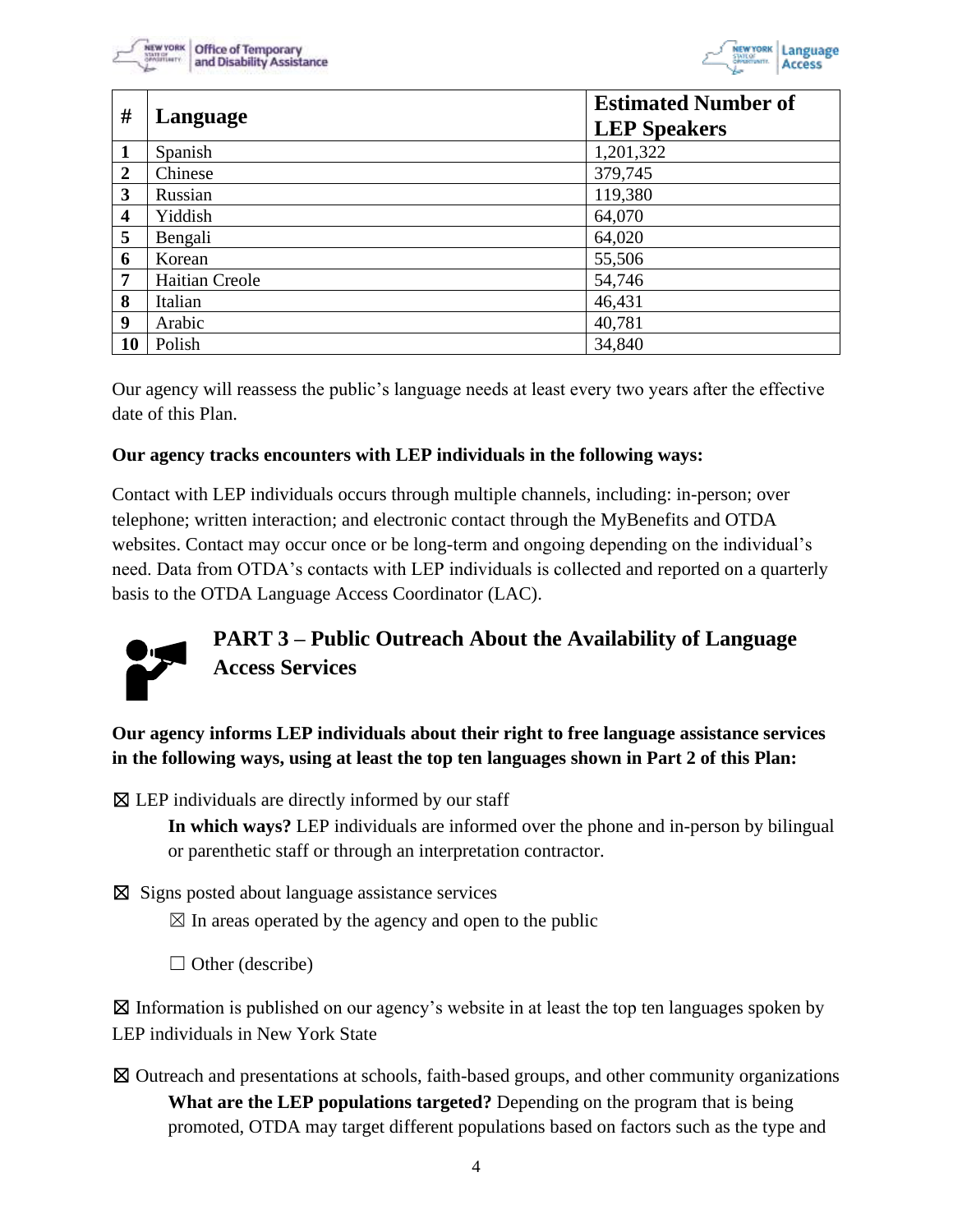



location of the outreach event or federal requirements of the funding stream. Regardless of the targeted LEP population for the specific event, OTDA staff would always utilize an interpreter to inform any LEP individual at an outreach event of their right to free language assistance services.

 $\Box$  Local, non-English language media directed at LEP individuals in their languages **What are the LEP populations targeted?**

 $\Box$  Social media posts directed at LEP individuals in their languages

#### **What are the LEP populations targeted?**

 $\Box$  Telephonic voice menu providing information in non-English languages **In which languages?** 

☒ Other (describe)

OAH scheduling notices that are mailed to clients state that interpreting assistance is available at no cost.

<span id="page-4-0"></span>

# **A. Determining the Need for Services**

**During** *in person* **encounters, our agency uses the following tools to determine whether an individual is LEP, and what their primary language is:**

☒ "I Speak" posters or visual aids that provide information about free interpreting services in multiple languages

☒ Reception staff make those determinations based on training and experience

 $\boxtimes$  Bilingual staff members, where available, assist in identifying LEP individual's language

☒ Other (describe) For in-person encounters and telephonic Supplemental Nutrition Assistance Program (SNAP) Quality Control interviews, State Quality Control reviewers refer to an individual's case file which notes the individual's self-identification of LEP at the time of application or the district Eligibility Worker's identification of LEP at the time of application or recertification. In addition, OAH officers, administrative staff and intake workers, with the assistance of language parenthetic or bilingual staff or interpretation contractors, make those determinations.

**On** *telephone calls***, our agency uses the following tools to find out if an individual is LEP, and what their primary language is:**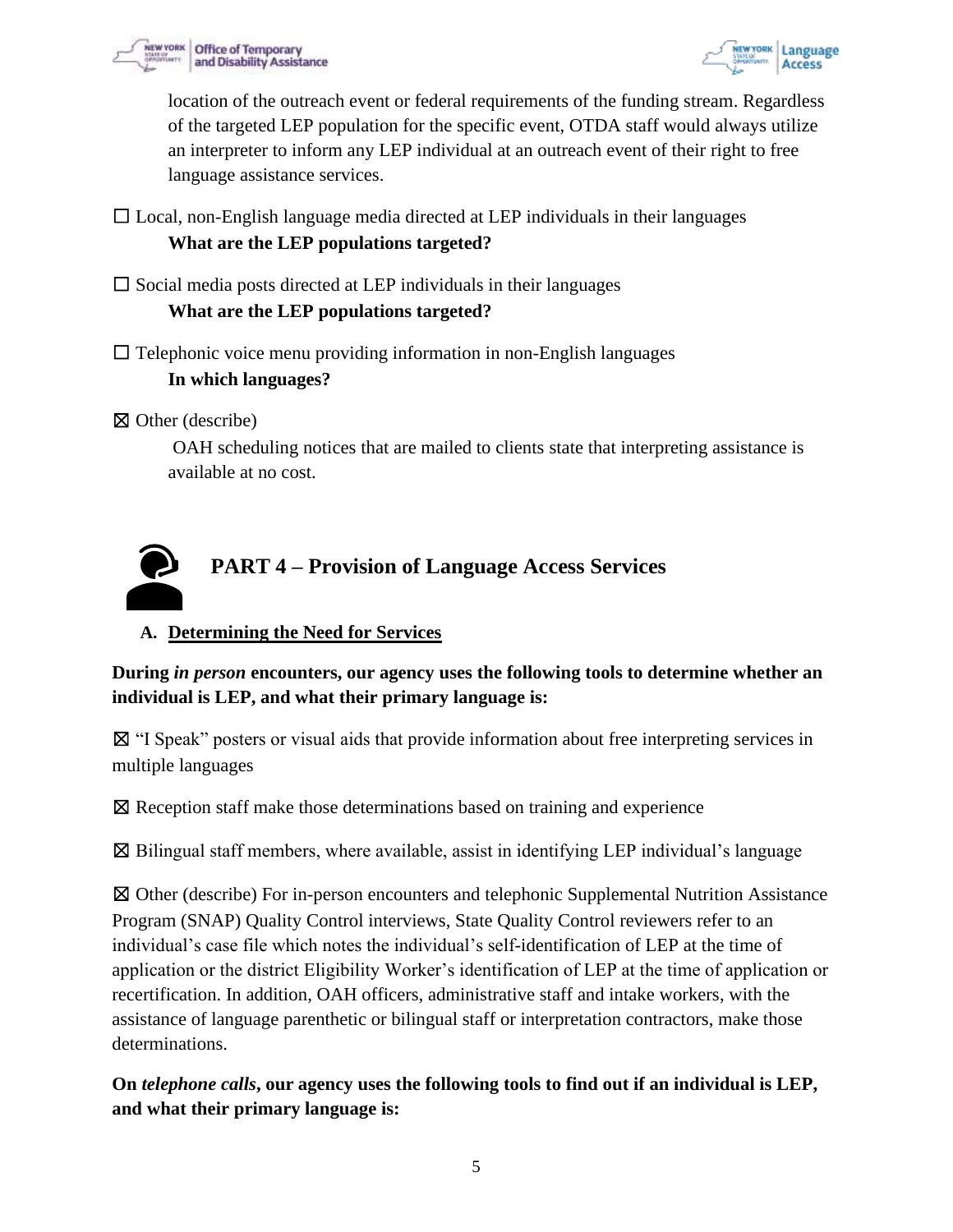



☒ Reception staff make those determinations based on training and experience

 $\boxtimes$  Bilingual staff members, where available, assist in identifying an LEP individual's language

☒ Telephonic interpreting service

 $\boxtimes$  Other (describe) A LEP individual may self-identify

**Our agency's protocols for assessing whether an individual needs** *oral interpreting* **services in different service situations is as follows:**

☒ **During office in-person encounters:** The LEP individual may self-identify. Staff may use "I Speak" cards, request the assistance of a bilingual or language parenthetic staff or utilize an interpretation contractor.

☒ **At initial contact in the field:** The LEP individual may self-identify. Staff may use "I Speak" cards, request the assistance of a bilingual or language parenthetic staff or utilize an interpretation contractor.

☒ **When speaking on the telephone:** The LEP individual may self-identify. Staff may request the assistance of a bilingual or language parenthetic staff or utilize an interpretation contractor. Representatives of the Human Services Call Center use a Quick Reference Guide to advise the caller to "please hold" in Agency indicated languages while the representative connects to the interpreter service.

☒ **For pre-planned appointments with LEP individuals:** A LEP individual's case file notes the individual's self-identification of LEP at the time of application or the district Eligibility Worker's identification of LEP at the time of application or recertification. Staff has already identified an individual's language need and made the necessary arrangements through an interpretation contractor or bilingual or language parenthetic staff for the pre-planned meeting.

#### ☐ **Other (describe):**

# **Our agency records and maintains documentation of each LEP individual's language assistance needs as follows:**

OTDA maintains a record of "language spoken" and "language read" in the OTDA's Welfare Management System (WMS) for New York City applicants/payees. OTDA also collects those data elements for applicants who use MyBenefits.

Each LEP individual's interpreter needs are manually entered into the Fair Hearing Information System (FHIS).

SSP maintains a record of language spoken in the SSP System. This information is passed down through the State Data Exchange (SDX) from the federal Social Security Administration (SSA).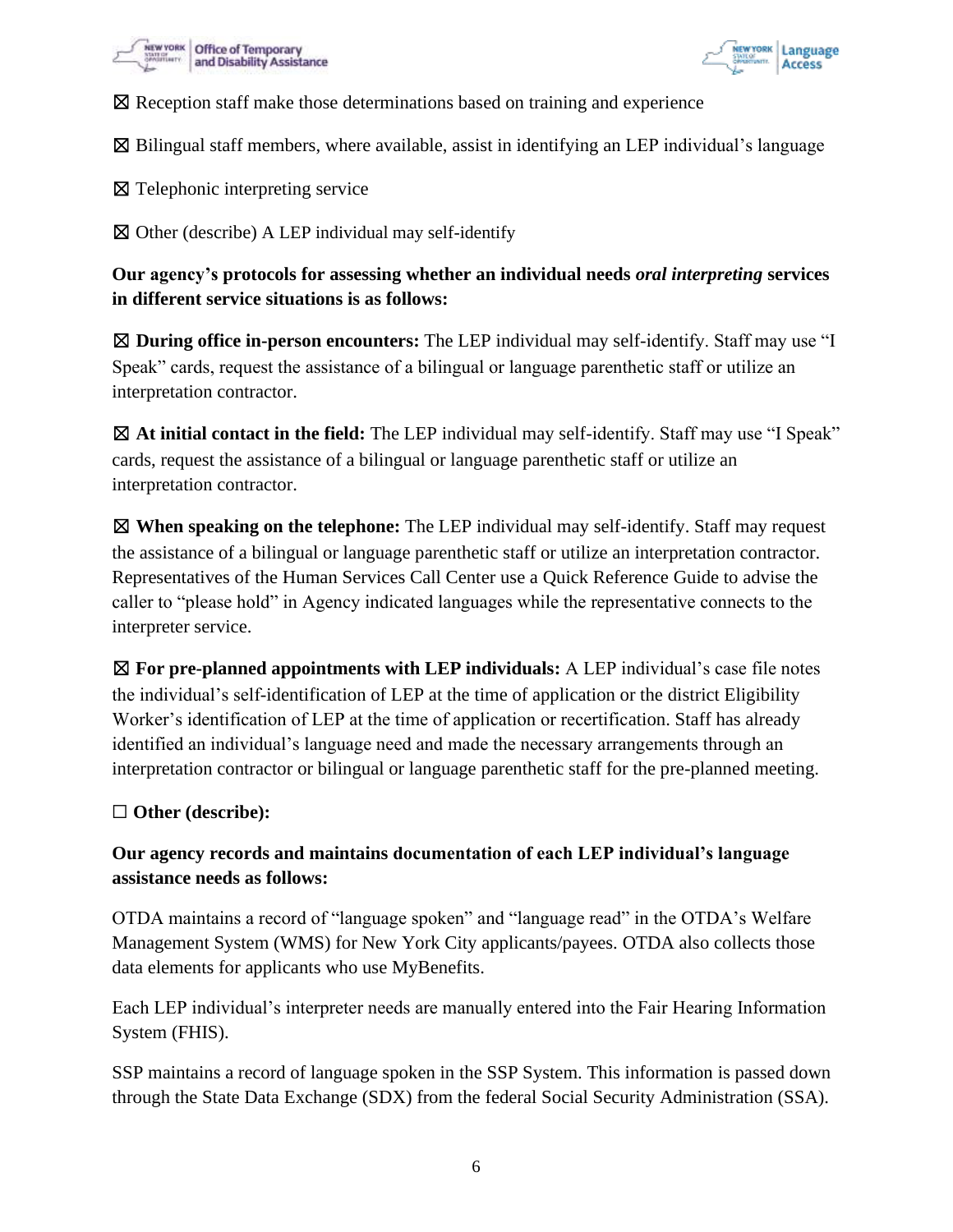



Call Center Representatives record the language spoken for every call taken at the Human Services Call Center.

#### **B. Oral Interpreting Services**

#### **Our agency has made the following resources available for oral interpreting requests:**

 $\boxtimes$  Bilingual staff members who work directly with LEP individuals

**Number of staff and languages spoken:**

- Employment and Income Support Programs (EISP) 8 Spanish
- Bureau of Refugee Services (BRS) Language Services Unit (LSU) 1 Chinese, 3 Spanish, 1 Russian
- OAH 21 Spanish
- Human Services Call Center Representatives 6 Spanish

 $\Box$  Bilingual staff members who provide oral interpreting services on a volunteer basis **Number of staff and languages spoken:**

☒ Telephonic interpreting service

**Number of staff and languages spoken:** Vendors procured pursuant to the NYS Office of General Services (OGS) Statewide Administrative Services Contract.

 $\Box$  Contracts or other arrangements with school and community organizations **Number of staff and languages spoken:**

☒ Other (Describe) In-person interpretation at OAH is provided by vendors procured pursuant to the OGS Statewide Administrative Services Contract.

# **Our agency protocols for informing LEP individuals that free interpreting services will be provided and that they do not need to provide their own interpreters is as follows:**

☒ **During office in-person encounters:** Bilingual or language parenthetic staff or an interpretation contractor inform LEP individuals that they do not need to provide their own interpreters and that free interpreting services will be provided.

☒ **At initial contact in the field:** Bilingual or language parenthetic staff or an interpretation contractor inform LEP individuals that they do not need to provide their own interpreters and that free interpreting services will be provided.

☒ **When speaking on the telephone:** Bilingual or language parenthetic staff or an interpretation contractor inform LEP individuals that they do not need to provide their own interpreters and that free interpreting services will be provided.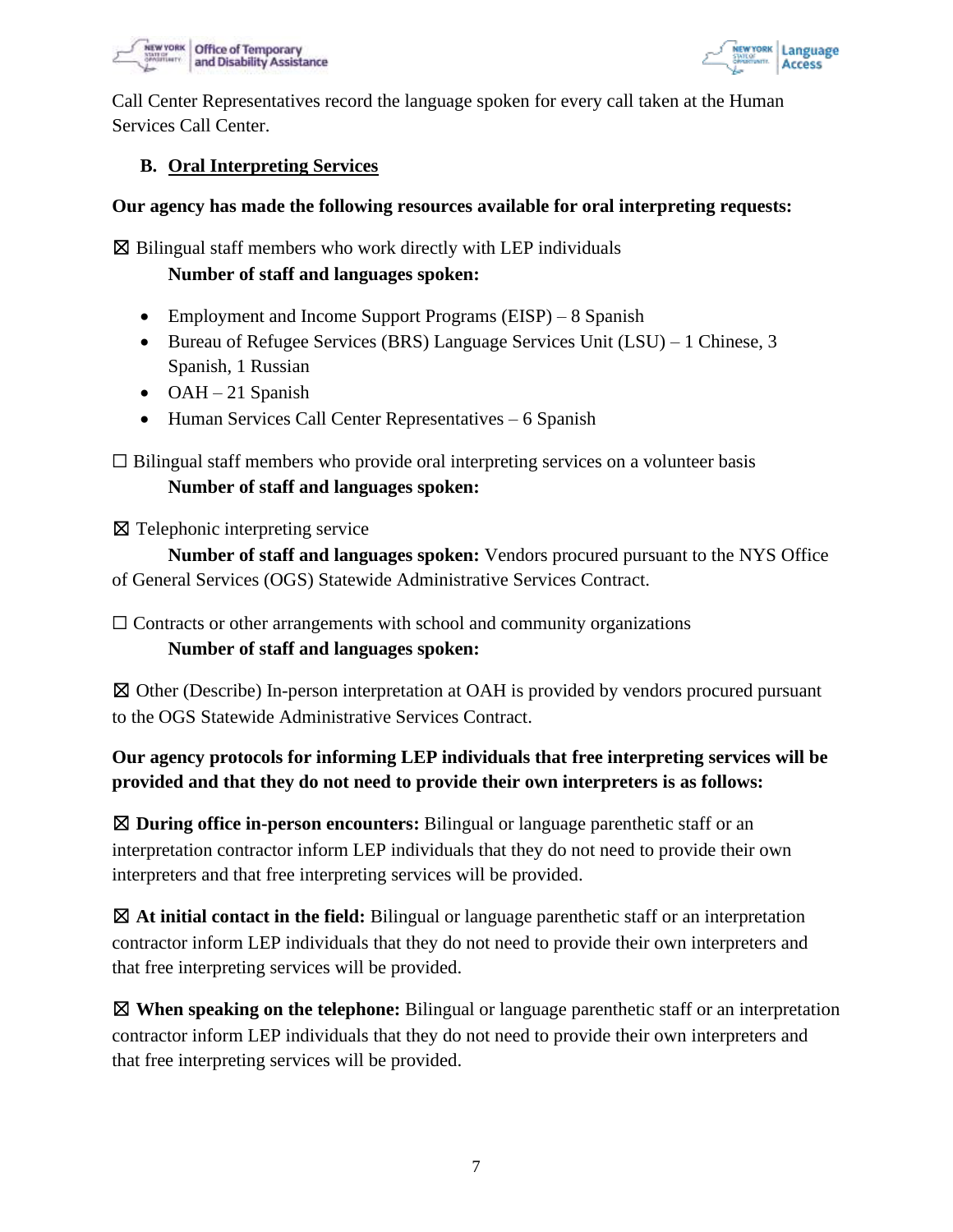



☒ **For pre-planned appointments with LEP individuals:** Staff has already identified an individual's language need and made the necessary arrangements through an interpretation contractor or bilingual or language parenthetic staff.

☒ **Other (describe):** OAH scheduling notices mailed to individuals state that interpreting assistance is available free of charge. The OTDA and MyBenefits websites also inform LEP individuals of their right to free language assistance services.

#### **Our agency's protocols for obtaining interpreting services in a timely manner is as follows:**

Once a LEP individual is identified, OTDA staff contacts an interpretation contractor or bilingual or language parenthetic staff immediately. For pre-planned appointments, arrangements are made in advance for an interpreter.

# **If an LEP individual insists on using a family member, friend, or other person as an interpreter, our protocols for deciding whether to accept or decline such an arrangement is as follows:**

LEP individuals that come into contact with OTDA will be informed of the availability of free interpreting services. Generally, a LEP individual may not use a family member, friend, or a minor as an interpreter. However, **during emergencies** a LEP individual will be permitted to use a minor, a family member or friend as an interpreter. Upon request, a LEP individual may also be permitted to use a minor, a family member or friend as an interpreter for routine matters, such as asking the location of the office, hours of operation or rescheduling an appointment. Where the interaction with the LEP individual occurs at the agency's office, and an individual is permitted to use an interpreter of his or her choosing, he or she must fill out a written consent/waiver form.

Where a LEP individual is engaged in official business with the agency, the agency will provide an independent interpreter at all times. A LEP individual will not be permitted to use an independent interpreter of his or her choosing when filling out applications or when involved in other legal matters.

#### **Our agency provides information to all staff members who have contact with the public about how to obtain oral interpreting services. Our protocol in this regard is as follows:**

All staff members are initially informed through training. The Administrative Policies and Procedures Manual (APPM) functions as OTDA's primary vehicle for disseminating administrative policy and procedures to all its employees. The APPM contains a section that outlines the policy and procedures for OTDA employees to utilize interpretation services.

The Language Access Resources page on OTDA's internal website makes language access tools, information and resources easily accessible to OTDA staff, including the process of how to obtain oral interpretation services and best practices for utilizing an interpreter.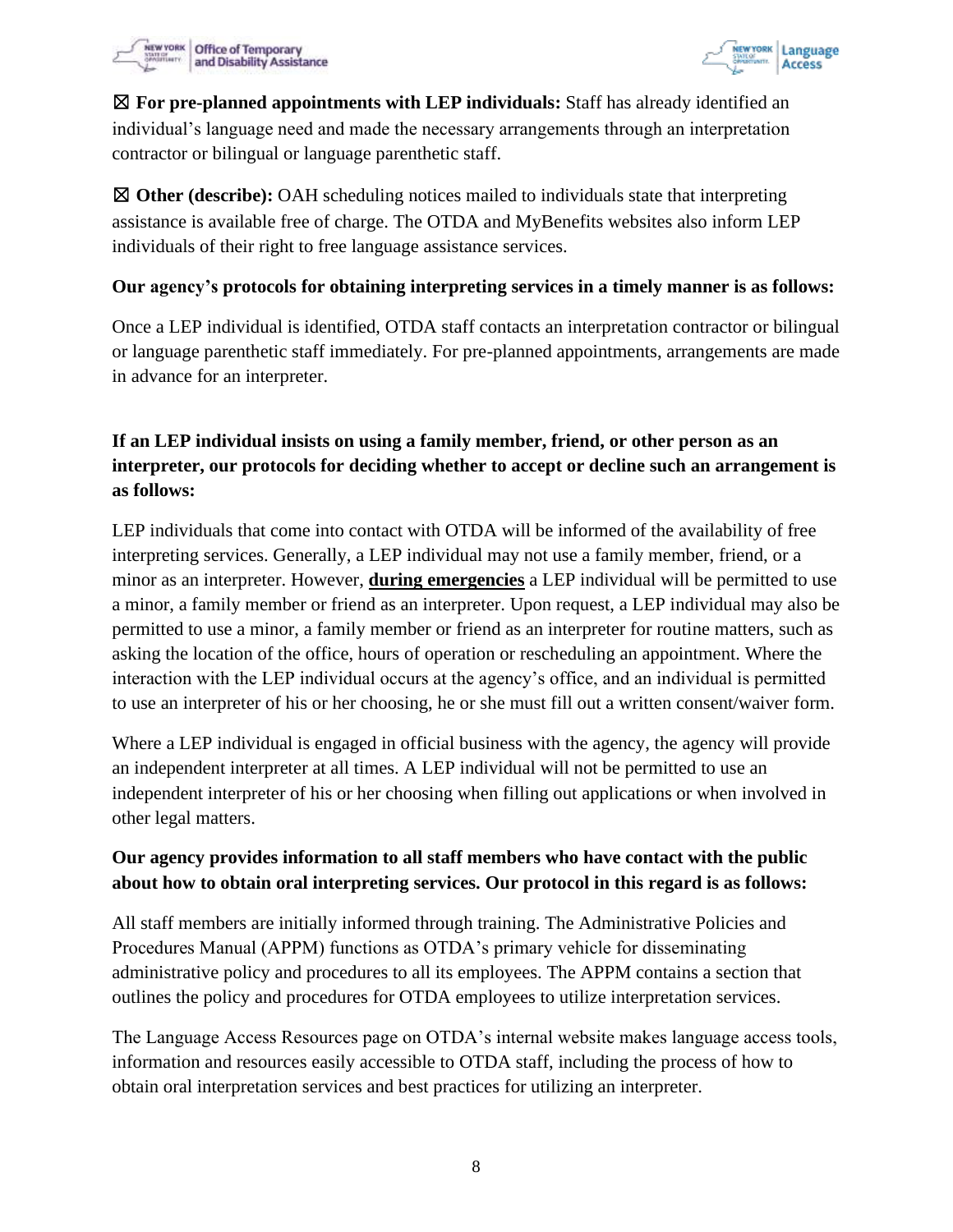



Whenever the process for obtaining oral interpreting services is updated, a memo from the LAC goes to the OTDA Language Access Working Group who disseminates the information to staff members who have contact with the public. All updates are also made to the Language Access Resources page and APPM if applicable.

SSP also provides handouts to staff on how to contact interpretation services once the need has been identified.

#### **The agency's Language Access Coordinator ("LAC") maintains a list of oral interpreting resources that are available to staff. This resource list includes:**

- ☒ Names and contact information for all resources
- ☒ Names and locations of staff members who are available to act as interpreters or provide services directly in an LEP individual's primary language
- $\boxtimes$  Languages in which each interpreter or service is qualified
- ⊠ Procedures for accessing each interpreter or service

# **Our agency records and maintains documentation of oral interpreting services provided to LEP individuals at each encounter. Our protocol in this regard is as follows:**

Bilingual and language parenthetic staff manually document the language services they provide. The interpretation contractors also record and maintain documentation of oral interpreting services. The information is collected on a quarterly basis by the OTDA LAC and recorded on the Language Access Monitoring Report.

#### **Cultural Competence and Confidentiality**

#### **Our agency makes sure interpreters are culturally competent<sup>2</sup> in the following ways:**

Interpretation is provided only by employees of OTDA who have passed an oral language competency test which is based on national standards. These employees are known as parenthetics who are tested through Civil Service for spoken-language proficiency. OTDA does not permit interpretation by all bilingual employees. Bilingual employees who are not parenthetics may provide language assistance to LEP individuals directly in their native languages but are not utilized as interpreters. Where OTDA utilizes interpretation contractors, the contractor, under the terms and conditions of the contract, is expected to implement quality assurance standards to guarantee that its interpreters are trained and are linguistically and culturally competent. Issues regarding interpreters' competence and/or professionalism are reported back to the interpretation contractor via their online reporting system and on the Language Access Quarterly Vendor Deficiency Report.

<sup>2</sup> Cultural Competence is defined as *a set of congruent behaviors, attitudes, and policies that come together in a system or agency or among professionals that enables effective interactions in a cross-cultural framework.* U.S. Department of Health and Human Services, Office of Minority Health. 2000. Assuring Cultural Competence in Health Care: Recommendations for National Standards and an Outcomes-Focused Research Agenda. Extracted from: https://minorityhealth.hhs.gov/Assets/pdf/checked/Assuring\_Cultural\_Competence\_in\_Health\_Care-1999.pdf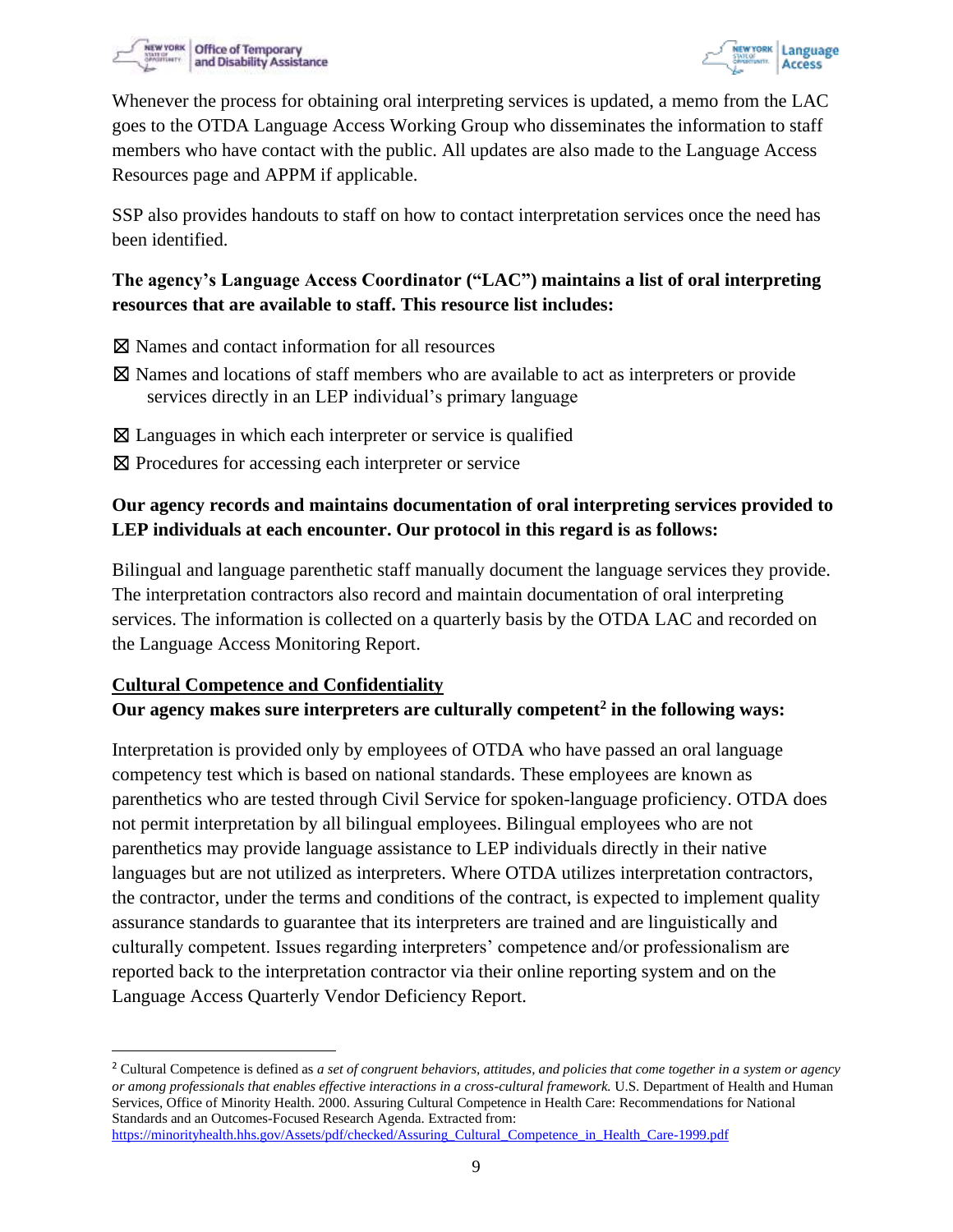



## **Our agency makes sure interpreters follow state and federal confidentiality protocols in the following ways:**

The training provided to staff addresses the importance of confidentiality. Furthermore, interpretation contractors under the terms and conditions of the contract are expected to adhere to standards of confidentiality in accordance with applicable law.

#### **C. Translations of Documents**

# **At least every two years after the effective date of this Plan, our agency determines and reassesses vital documents (including website content) that must be translated. This process is accomplished in the following ways:**

On a quarterly basis, OTDA reviews the content of new documents and existing documents, to determine if they are vital for translation purposes. OTDA develops and modifies vital documents in English and generally releases English language documents simultaneously with the translated versions in the Executive Order No. 26.1 languages.

# **Our agency's process for making sure documents are written in plain language<sup>3</sup> before they are translated into other languages is as follows:**

Each program area is responsible for generating documents that are within federal and state guidelines and written in language appropriate for the audience for which they are intended, before being translated. Certain language is determined by policy, regulations and statutes (federal and state).

#### **Our agency has the following resources available for translation of documents:**

 $\boxtimes$  Contracts with vendors for translation services

**Names of vendors/languages:** Human Touch Translations, Ltd., and vendors procured pursuant to the NYS OGS Statewide Administrative Services Contract

 $\Box$  Contracts or other arrangements with schools and community organizations

#### **Names of schools/organizations and languages:**

 $\boxtimes$  Translation of documents by bilingual staff members

 $\Box$  Other (describe)

# **The agency's Language Access Coordinator ("LAC") maintains a list of translation resources that are available to staff. This resource list includes:**

☒ Names and contact information for all resources

<sup>&</sup>lt;sup>3</sup> The Plain Writing Act of 2010 defines plain language as writing that is clear, concise, well-organized, and follows other best practices appropriate to the subject or field and intended audience. Extracted from: https://www.govinfo.gov/app/details/PLAW-111publ274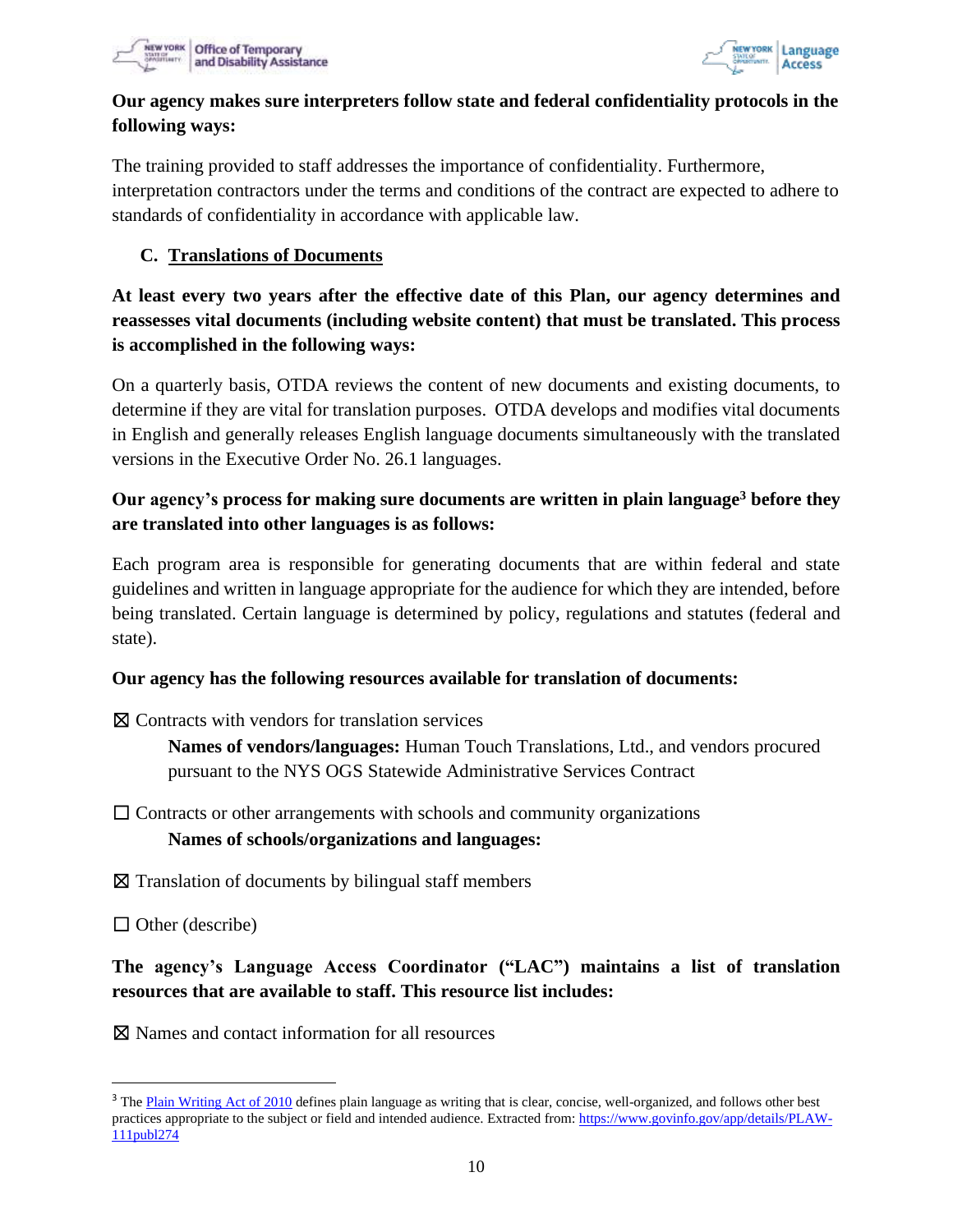



- $\boxtimes$  Names and locations of staff members who are available to provide translations of documents
- $\boxtimes$  Languages in which each translation service is qualified
- ⊠ Procedures for accessing each translation service

# **Our agency translates documents that LEP individuals submit in their primary languages in a timely manner. Our protocol in this regard is as follows:**

Translations are provided in a manner that does not delay a LEP individual's access to benefits or services. Documents received from a LEP individual in his or her native language will be translated in-house by language parenthetic staff. If OTDA cannot accommodate the language in-house, the document is sent to a translation contractor within a reasonable time after receipt.

For clients who submit documents in their primary language to EISP, translations are currently completed from the client's primary language to English within 48 hours, sent to the EISP Policy Bureau for a response, translated into the client's primary language within 48 hours and sent back to the client.

# **The following non-exhaustive list of documents are currently translated by our agency in the languages indicated:**

The below list contains both vital and non-vital documents that are currently translated into the languages indicated in the table. Our agency will complete translations of vital documents in the newly added top languages (Arabic, Italian, Polish, and Yiddish) by August 1, 2022. Non-vital documents may not be translated into the E.O. 26.1 languages.

- *AR: Arabic*
- *BE: Bengali*
- *CH: Chinese*
- *HA: Haitian-Creole*
- *IT: Italian*
- *KO: Korean*
- *PO: Polish*
- *RU: Russian*
- *SP: Spanish*
- *YI: Yiddish*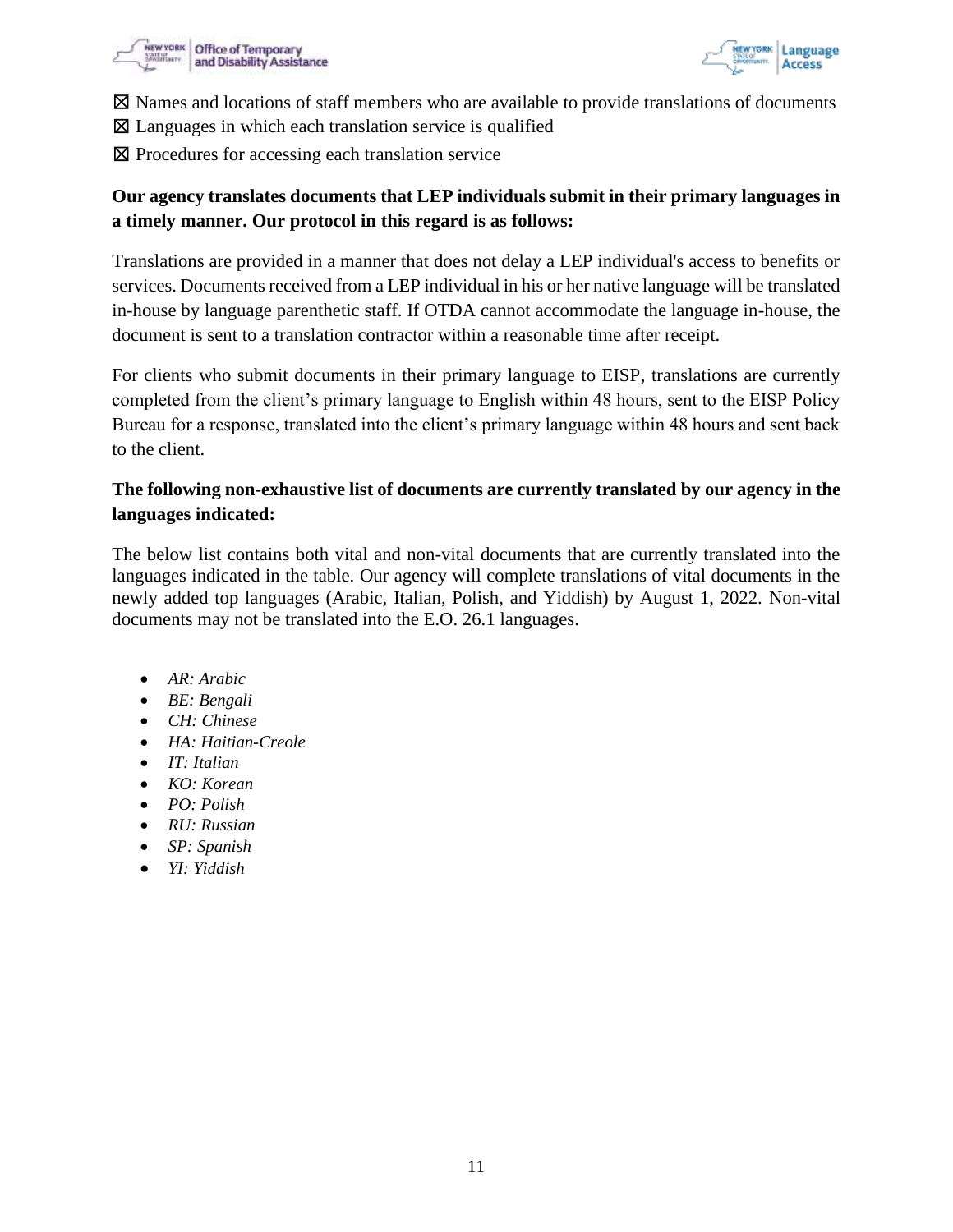



|                      |                                                                                                                 | <b>Top Ten Languages</b> |                       |              |              |    |              |    |              |              |              |  |
|----------------------|-----------------------------------------------------------------------------------------------------------------|--------------------------|-----------------------|--------------|--------------|----|--------------|----|--------------|--------------|--------------|--|
| Form #               | Name                                                                                                            | <b>AR</b>                | <b>BE</b>             | <b>CH</b>    | HC           | IT | KO           | PO | <b>RU</b>    | SP           | YI           |  |
| 1165 (LDSS)          | <b>Request for Restricted Payments</b>                                                                          | $\checkmark$             | ✓                     | $\checkmark$ | $\checkmark$ |    | $\checkmark$ |    | ✓            | $\checkmark$ |              |  |
| 1301 (PUB)           | Instructions for Completing the<br>New York State Application for<br>Certain Benefits and Services*             | $\checkmark$             | ✓                     | $\checkmark$ | ✓            |    | $\checkmark$ |    | ✓            | ✓            | $\checkmark$ |  |
| 1313 (PUB)           | Instructions for Completing the<br>New York State Recertification<br>Form for Certain Benefits and<br>Services* | ✓                        | ✓                     | ✓            | ✓            |    | $\checkmark$ |    | ✓            | $\checkmark$ |              |  |
| 1412 (LDSS)          | Life Insurance Adjustment Request                                                                               | $\checkmark$             | ✓                     | ✓            | ✓            |    | $\checkmark$ |    | $\checkmark$ | $\checkmark$ |              |  |
| 2114 (LDSS)          | Continuing Your PA and/or SNAP<br><b>Benefits</b>                                                               | $\checkmark$             | ✓                     | ✓            | ✓            |    | $\checkmark$ |    | ✓            | ✓            |              |  |
| 2291 (LDSS)          | Request for Replacement of Food<br><b>Purchased with SNAP Benefits</b>                                          | $\checkmark$             | ✓                     | $\checkmark$ | $\checkmark$ |    | $\checkmark$ |    | $\checkmark$ | $\checkmark$ |              |  |
| 2425A (LDSS)         | Repayment of Interim Assistance<br>Notice                                                                       | $\checkmark$             | $\checkmark$          | $\checkmark$ | ✓            |    | $\checkmark$ |    | ✓            | $\checkmark$ |              |  |
| 2474 (LDSS)          | SSI Referral and Clarification of<br>Contact                                                                    | $\sqrt{}$                | $\overline{\sqrt{ }}$ | $\checkmark$ | $\checkmark$ |    | $\sqrt{}$    |    | $\checkmark$ | $\checkmark$ |              |  |
| 2642 (LDSS)          | <b>Documentation Requirements</b>                                                                               | $\checkmark$             | $\checkmark$          | $\checkmark$ | $\checkmark$ |    | $\checkmark$ |    | $\checkmark$ | $\checkmark$ |              |  |
| 2921 (LDSS)          | New York State Application for<br>Certain Benefits and Services*                                                | ✓                        | ✓                     | ✓            | ✓            |    | $\checkmark$ |    | ✓            | ✓            | $\checkmark$ |  |
| 2921 A (LDSS)        | <b>Emergency Assistance For Adults</b><br><b>Application Statement</b>                                          |                          |                       |              |              |    |              |    |              | ✓            |              |  |
| 3087 (LDSS)          | Letter for the Application<br><b>Recertification Guide Service Dog</b><br>Food Program                          | $\checkmark$             | ✓                     | $\checkmark$ | ✓            |    | $\checkmark$ |    | ✓            | $\checkmark$ |              |  |
| 3097 (LDSS)          | SSI Eligible Application/Recipient                                                                              | $\checkmark$             | $\checkmark$          | $\checkmark$ | $\checkmark$ |    | $\checkmark$ |    | $\checkmark$ | $\checkmark$ |              |  |
| 3151 (LDSS)          | <b>SNAP Change Report Form</b>                                                                                  | $\checkmark$             | ✓                     | $\checkmark$ | $\checkmark$ |    | $\checkmark$ |    | ✓            | $\checkmark$ |              |  |
| 3152 (LDSS)          | Action Taken on Your SNAP Case                                                                                  | $\checkmark$             | ✓                     | $\checkmark$ | $\checkmark$ |    | $\checkmark$ |    | ✓            | $\checkmark$ |              |  |
| 3152 - NYC<br>(LDSS) | NYC Action Taken on your SNAP<br><b>Benefits Case</b>                                                           | $\checkmark$             | $\checkmark$          | $\checkmark$ | $\checkmark$ |    | $\checkmark$ |    | $\checkmark$ | $\checkmark$ |              |  |
| 3156 (LDSS)          | Notice of SNAP Over-Issuance                                                                                    | $\sqrt{}$                | $\checkmark$          | $\checkmark$ | $\checkmark$ |    | $\checkmark$ |    | $\checkmark$ | $\checkmark$ |              |  |
| 3156 NYC<br>(LDSS)   | Notice of SNAP Over-Issuance                                                                                    | $\checkmark$             | $\checkmark$          | $\checkmark$ | $\checkmark$ |    | $\checkmark$ |    | $\checkmark$ | $\checkmark$ |              |  |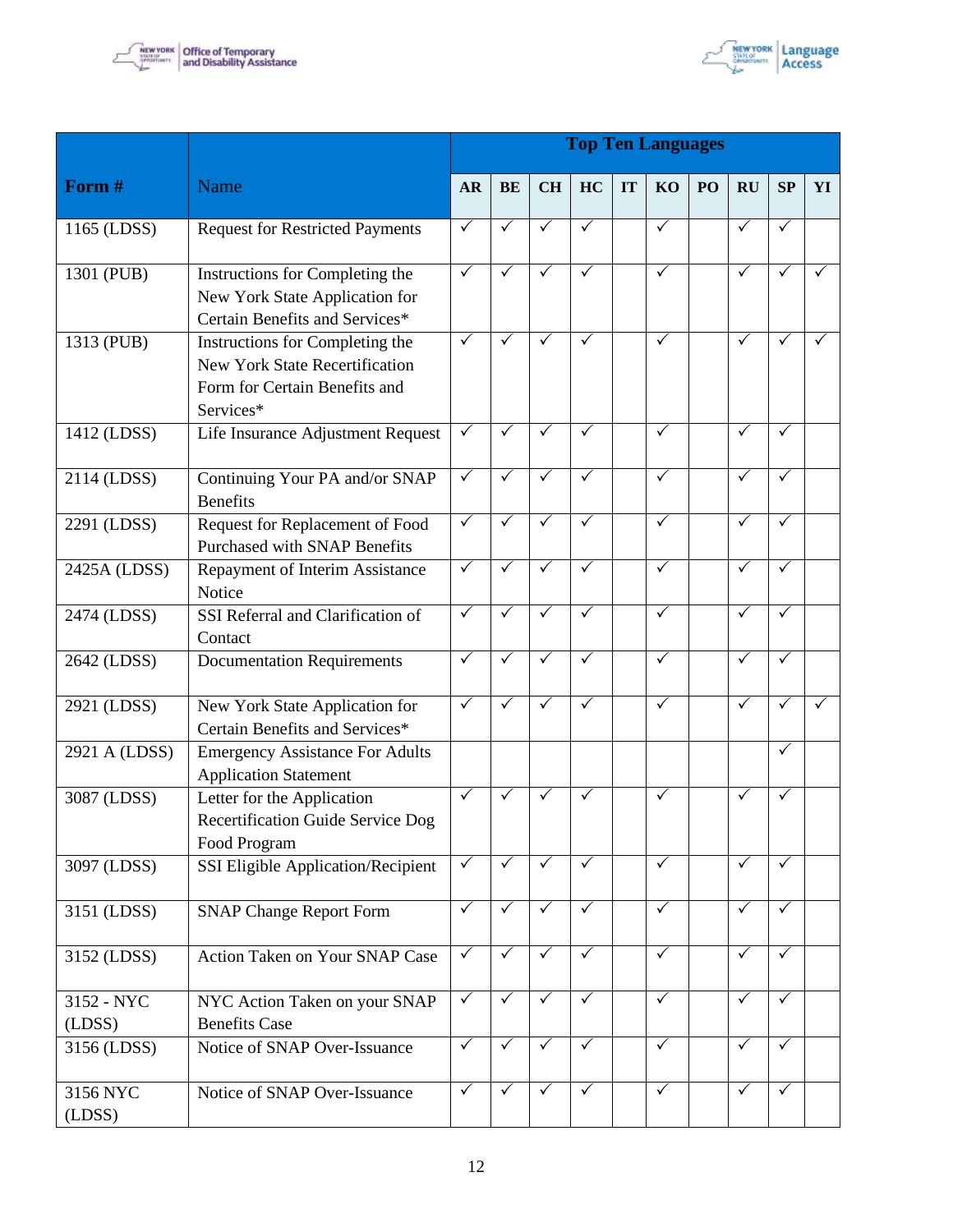



| 3174 (LDSS)  | <b>New York State Recertification</b><br>Form for Certain Benefits and<br>Services* |              |                   |              |              |              |                         |                         |  |
|--------------|-------------------------------------------------------------------------------------|--------------|-------------------|--------------|--------------|--------------|-------------------------|-------------------------|--|
| 3421 (LDSS)  | <b>HEAP</b> Application                                                             | $\sqrt{}$    | $\sqrt{}$         | $\checkmark$ | $\checkmark$ | $\checkmark$ | $\checkmark$            | $\checkmark$            |  |
| 3494A (LDSS) | <b>HEAP Approval</b>                                                                | ✓            | $\checkmark$      | $\checkmark$ | ✓            | $\sqrt{}$    | $\checkmark$            | $\checkmark$            |  |
| 3494A (LDSS) | <b>HEAP Notice of Eligibility</b><br>Decision - Approval                            | ✓            | $\checkmark$      | $\checkmark$ | ✓            | $\checkmark$ | ✓                       | $\checkmark$            |  |
| 3494B (LDSS) | <b>HEAP Denial</b>                                                                  | ✓            | $\checkmark$      | ✓            | ✓            | $\checkmark$ | $\checkmark$            | ✓                       |  |
| 3494B (LDSS) | <b>HEAP Notice of Eligibility</b><br>Decision - Denial                              | $\checkmark$ | $\checkmark$      | $\checkmark$ | ✓            | $\checkmark$ | $\checkmark$            | $\checkmark$            |  |
| 3596 (LDSS)  | <b>Financial Statement</b>                                                          | $\checkmark$ | $\checkmark$      | $\checkmark$ | ✓            | $\sqrt{}$    | ✓                       | $\checkmark$            |  |
| 3620 (LDSS)  | Notice of Intent to Change SNAP<br>Benefits (Timely and Adequate)                   | $\checkmark$ | $\checkmark$      | ✓            | ✓            | $\sqrt{}$    | $\checkmark$            | $\checkmark$            |  |
| 3620 (LDSS)  | NYC Notice of Intent to change<br>SNAP benefit (Timely and<br>Adequate)             | $\checkmark$ | $\checkmark$      | $\sqrt{}$    | $\checkmark$ | $\sqrt{}$    | $\overline{\checkmark}$ | $\checkmark$            |  |
| 3621 (LDSS)  | Notice of Intent to Change SNAP<br>Benefits (Adequate Only)                         | $\checkmark$ | $\checkmark$      | ✓            | ✓            | $\checkmark$ | $\checkmark$            | $\checkmark$            |  |
| 3621 (LDSS)  | NYC Intent to change SNAP<br>benefit (Adequate Only)                                | $\checkmark$ | $\checkmark$      | $\checkmark$ | ✓            | $\checkmark$ | ✓                       | $\overline{\checkmark}$ |  |
| 3668 (LDSS)  | <b>Shelter Verification</b>                                                         | $\checkmark$ | $\checkmark$      | $\checkmark$ | $\checkmark$ | $\sqrt{}$    | $\checkmark$            | $\checkmark$            |  |
| 3677 (LDSS)  | <b>Report of Support Collected</b>                                                  | $\checkmark$ | $\checkmark$      | $\sqrt{}$    | $\checkmark$ | $\sqrt{}$    | $\checkmark$            | $\checkmark$            |  |
| 3677 (LDSS)  | NYC Report of Support Collected                                                     | $\checkmark$ | $\tilde{\sqrt{}}$ | $\checkmark$ | $\checkmark$ | $\checkmark$ | $\checkmark$            | $\checkmark$            |  |
| 3696 (LDSS)  | <b>Job Search Handbook</b>                                                          |              |                   |              |              |              |                         | ✓                       |  |
| 3814 (LDSS)  | Temporary Assistance Additional<br>Allowances and Other Help                        | $\checkmark$ | $\checkmark$      | ✓            | $\checkmark$ | $\checkmark$ | $\checkmark$            | $\checkmark$            |  |
| 3815 (LDSS)  | Request for an Additional<br>Allowance                                              | $\checkmark$ | $\checkmark$      | $\checkmark$ | $\checkmark$ | $\checkmark$ | $\checkmark$            | $\checkmark$            |  |
| 3958 (LDSS)  | Participate in Child Assistance<br>Program                                          | $\checkmark$ | $\checkmark$      | $\checkmark$ | $\checkmark$ | $\sqrt{}$    | $\checkmark$            | $\checkmark$            |  |
| 3969A (LDSS) | Notice of Action Taken on Your<br>App. - Benefit for CAP, MA, FS,<br>Services       | $\checkmark$ | $\checkmark$      | $\checkmark$ | ✓            | $\checkmark$ | $\checkmark$            | $\checkmark$            |  |
| 3969B (LDSS) | Notice of Action Taken on Your<br>App. – Benefit for CAP, MA, FS,<br>Services       | $\checkmark$ | $\checkmark$      | $\checkmark$ | $\checkmark$ | $\checkmark$ | $\checkmark$            | $\checkmark$            |  |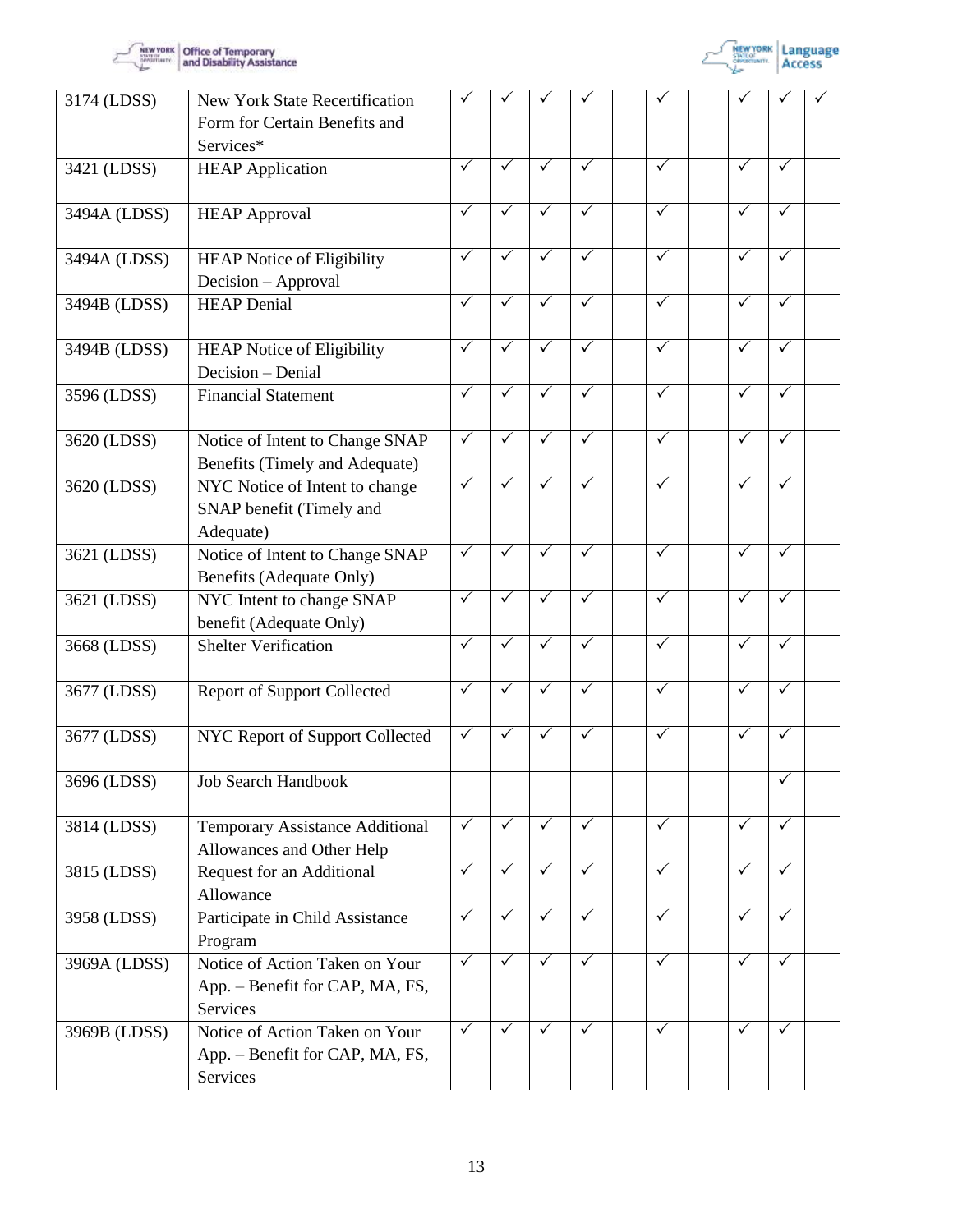



| 4002 (LDSS)  | Action Taken on Your Request for<br>Assistance to Meet an Immediate<br>Need                                                                                                                                                                                                 |              |              |              |              |              |              |              |  |
|--------------|-----------------------------------------------------------------------------------------------------------------------------------------------------------------------------------------------------------------------------------------------------------------------------|--------------|--------------|--------------|--------------|--------------|--------------|--------------|--|
| 4004A (LDSS) | Notice of Intent to Change<br><b>Benefits-Part A-Public Assistance</b><br>and/or Supplemental Nutrition<br>Assistance Program (SNAP),<br>Benefits for Noncompliance With<br>Work Requirements (Timely and<br>Adequate) and Notice of Effect on<br>Medicaid Benefits*        | ✓            | ✓            | ✓            | ✓            | $\checkmark$ | ✓            | ✓            |  |
| 4004B (LDSS) | Notice of Intent to Change<br><b>Benefits-Part B- Public Assistance</b><br>and/or Supplemental Nutrition<br>Assistance Program (SNAP),<br>Benefits for Noncompliance With<br>Work Requirements (Timely and<br>Adequate) and Notice of Effect on<br><b>Medicaid Benefits</b> | ✓            | $\checkmark$ | $\checkmark$ | ✓            | ✓            | ✓            | ✓            |  |
| 4005 (LDSS)  | Notification of TA Work<br><b>Requirements Determination</b><br>Exempt                                                                                                                                                                                                      | $\checkmark$ |              | $\checkmark$ | $\checkmark$ | $\sqrt{}$    | $\checkmark$ | $\checkmark$ |  |
| 4005 (LDSS)  | NYC Notification of TA Work<br>Requirements Determination<br>Exempt                                                                                                                                                                                                         | ✓            |              | ✓            | ✓            | $\checkmark$ | ✓            | ✓            |  |
| 4005A (LDSS) | Notification of TA Work<br>Requirement Determination -<br>Non-Exempt                                                                                                                                                                                                        | $\checkmark$ |              | $\checkmark$ | $\checkmark$ | $\checkmark$ | $\checkmark$ | $\checkmark$ |  |
| 4005A (LDSS) | NYC Notification of TA Work<br>Requirement Determination -<br>Non-Exempt                                                                                                                                                                                                    | ✓            | ✓            | $\checkmark$ | ✓            | $\checkmark$ | ✓            | ✓            |  |
| 4013A (LDSS) | Action Taken on Your Application<br>- PA, SNAP and MA Coverage -<br>Part A                                                                                                                                                                                                  | $\checkmark$ | ✓            | $\checkmark$ | $\checkmark$ | $\checkmark$ | ✓            | $\checkmark$ |  |
| 4013A (LDSS) | NYC Action Taken on Your<br>Application - PA, SNAP and MA<br>Coverage - Part A                                                                                                                                                                                              | $\checkmark$ | $\checkmark$ | $\sqrt{ }$   | ✓            | $\sqrt{}$    | $\checkmark$ | ✓            |  |
| 4013B (LDSS) | Action Taken on Your Application<br>- PA, SNAP and MA Coverage -<br>Part B                                                                                                                                                                                                  | $\checkmark$ | ✓            | ✓            | ✓            | $\checkmark$ | ✓            | ✓            |  |
| 4013B (LDSS) | NYC Action Taken on Your<br>Application – PA, SNAP and MA<br>Coverage - Part B                                                                                                                                                                                              | $\checkmark$ | $\checkmark$ | $\checkmark$ | ✓            | $\checkmark$ | ✓            | ✓            |  |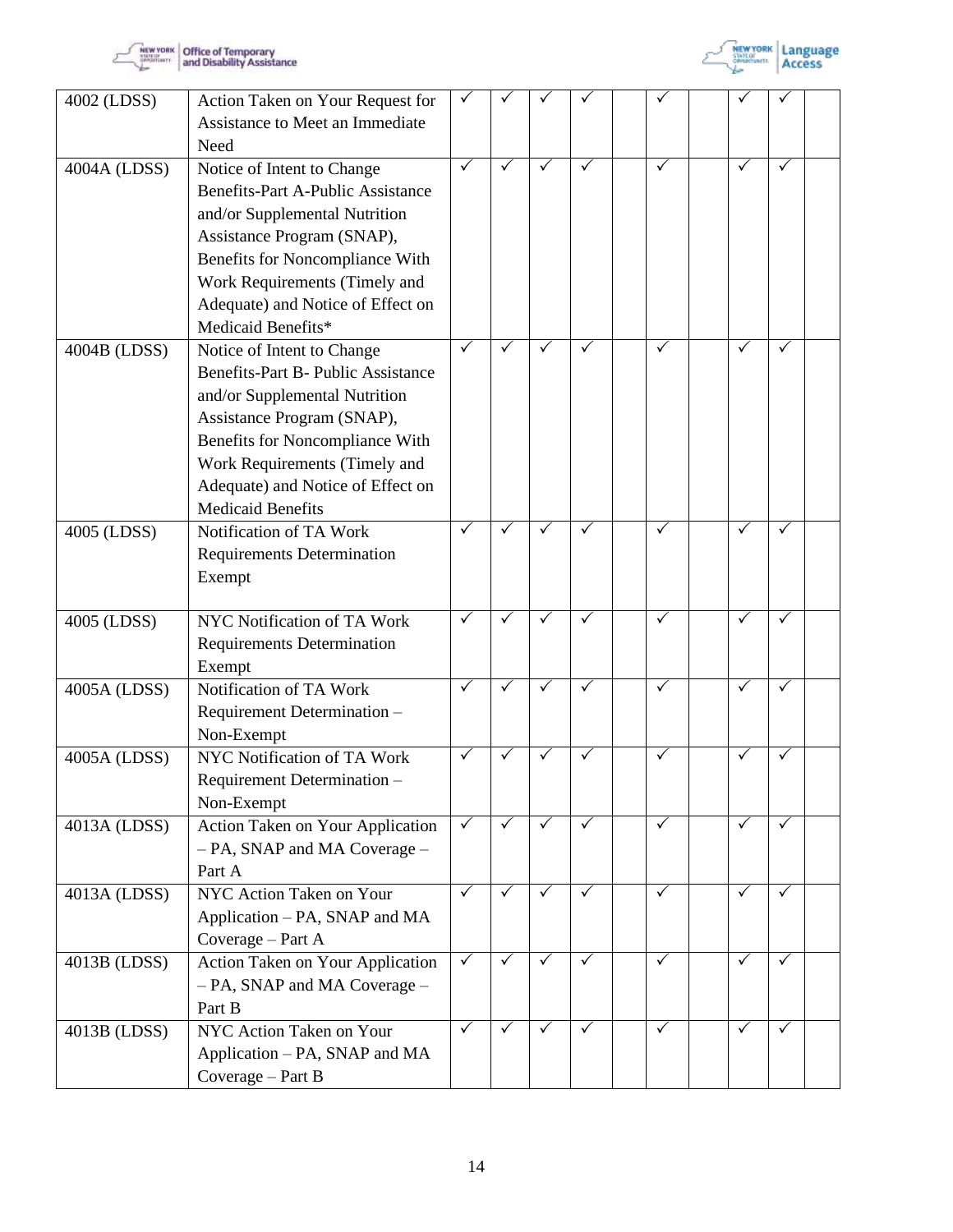



| 4014A (LDSS) | Action Taken on Your Recert -<br>PA, SNAP and MA Coverage - |                 |              |              |              |              |              |              |              |  |
|--------------|-------------------------------------------------------------|-----------------|--------------|--------------|--------------|--------------|--------------|--------------|--------------|--|
|              | Part A                                                      |                 |              |              |              |              |              |              |              |  |
| 4014A (LDSS) | NYC Action Taken on Your                                    | $\checkmark$    | $\checkmark$ | ✓            | ✓            |              | $\checkmark$ | ✓            | ✓            |  |
|              | Recert – PA, SNAP and MA                                    |                 |              |              |              |              |              |              |              |  |
|              | Coverage - Part A                                           |                 |              |              |              |              |              |              |              |  |
| 4014B (LDSS) | Action Taken on Your Recert -                               | $\checkmark$    | $\checkmark$ | ✓            | ✓            |              | $\checkmark$ | ✓            | $\checkmark$ |  |
|              | PA, SNAP and MA Coverage -                                  |                 |              |              |              |              |              |              |              |  |
|              | Part B                                                      |                 |              |              |              |              |              |              |              |  |
| 4014B (LDSS) | NYC Action Taken on Your                                    | $\checkmark$    | ✓            | $\checkmark$ | ✓            |              | $\checkmark$ | ✓            | $\checkmark$ |  |
|              | Recert – PA, SNAP and MA                                    |                 |              |              |              |              |              |              |              |  |
|              | Coverage - Part B                                           |                 |              |              |              |              |              |              |              |  |
| 4015A (LDSS) | Notice of Intent to Change                                  | $\bar{\sqrt{}}$ | ✓            | $\checkmark$ | ✓            |              | $\checkmark$ | ✓            | ✓            |  |
|              | Benefits - PA, SNAP, MA                                     |                 |              |              |              |              |              |              |              |  |
|              | Coverage and Services - Part A                              |                 |              |              |              |              |              |              |              |  |
| 4015A (LDSS) | NYC Notice of Intent to Change                              | $\checkmark$    | $\checkmark$ | $\checkmark$ | ✓            |              | $\checkmark$ | ✓            | $\checkmark$ |  |
|              | Benefits - PA, SNAP, MA                                     |                 |              |              |              |              |              |              |              |  |
|              | Coverage and Services – Part A                              |                 |              |              |              |              |              |              |              |  |
| 4015B (LDSS) | Notice of Intent to Change                                  | ✓               | ✓            | ✓            | ✓            |              | $\checkmark$ | ✓            | $\checkmark$ |  |
|              | Benefits - PA, SNAP, MA                                     |                 |              |              |              |              |              |              |              |  |
|              | Coverage and Services - Part B                              |                 |              |              |              |              |              |              |              |  |
| 4015B (LDSS) | NYC Notice of Intent to Change                              | $\checkmark$    | ✓            | $\checkmark$ | ✓            |              | $\checkmark$ | $\checkmark$ | $\checkmark$ |  |
|              | Benefits - PA, SNAP, MA                                     |                 |              |              |              |              |              |              |              |  |
|              | Coverage and Services - Part B                              |                 |              |              |              |              |              |              |              |  |
| 4016A (LDSS) | Notice of Intent to Change                                  | $\checkmark$    | ✓            | $\checkmark$ | ✓            |              | $\checkmark$ | ✓            | $\checkmark$ |  |
|              | Benefits - PA, SNAP, MA                                     |                 |              |              |              |              |              |              |              |  |
|              | Coverage and Services – Part A                              |                 |              |              |              |              |              |              |              |  |
| 4016A (LDSS) | NYC Notice of Intent to Change                              | $\checkmark$    | ✓            | ✓            | $\checkmark$ |              | $\checkmark$ |              | ✓            |  |
|              | Benefits - PA, SNAP, MA                                     |                 |              |              |              |              |              |              |              |  |
|              | Coverage and Services – Part A                              |                 |              |              |              |              |              |              |              |  |
| 4016B (LDSS) | Notice of Intent to Change                                  | ✓               |              |              |              |              |              |              |              |  |
|              | Benefits - PA, SNAP, MA                                     |                 |              |              |              |              |              |              |              |  |
|              | Coverage and Services - Part B                              |                 |              |              |              |              |              |              |              |  |
| 4016B (LDSS) | NYC Notice of Intent to Change                              | $\checkmark$    | $\checkmark$ | $\checkmark$ | ✓            |              | $\checkmark$ | $\checkmark$ | $\checkmark$ |  |
|              | Benefits - PA, SNAP, MA                                     |                 |              |              |              |              |              |              |              |  |
|              | Coverage and Services - Part B                              |                 |              |              |              |              |              |              |              |  |
| 4027 (LDSS)  | CAP Notice About Lump Sum                                   | $\checkmark$    | ✓            | $\checkmark$ | $\checkmark$ |              | $\checkmark$ | $\checkmark$ | $\checkmark$ |  |
|              |                                                             |                 |              |              |              |              | $\checkmark$ |              |              |  |
| 4053 (LDSS)  | SNAP repayment agreement                                    | $\checkmark$    | ✓            | $\checkmark$ | $\checkmark$ |              |              | ✓            | ✓            |  |
|              |                                                             | $\checkmark$    | $\checkmark$ | $\checkmark$ | $\checkmark$ | $\checkmark$ | $\checkmark$ | ✓            | $\checkmark$ |  |
| 4148A (LDSS) | What you Should Know About                                  |                 |              |              |              |              |              |              |              |  |
|              | Your Rights and Responsibilities*                           | $\checkmark$    | ✓            | $\checkmark$ | $\checkmark$ | $\checkmark$ | $\checkmark$ | $\checkmark$ | ✓            |  |
| 4148B (LDSS) | What you Should Know About                                  |                 |              |              |              |              |              |              |              |  |
|              | Social Services Programs*                                   |                 |              |              |              |              |              |              |              |  |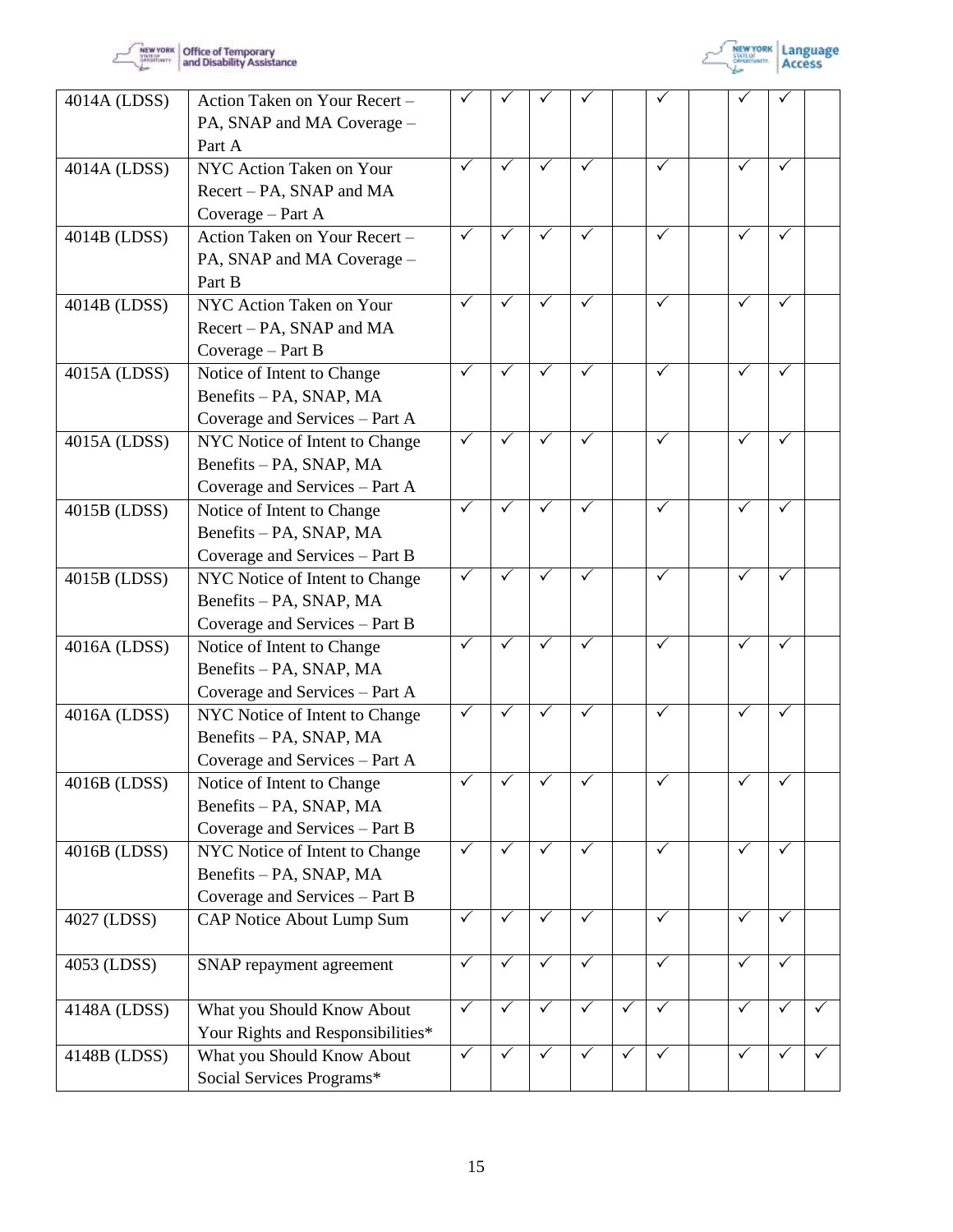



|              | 4148A and 4148B Supplement -<br>Important Changes in the Medicaid                   |              |              |              |              |              |              |                 |              |  |
|--------------|-------------------------------------------------------------------------------------|--------------|--------------|--------------|--------------|--------------|--------------|-----------------|--------------|--|
|              | Program*                                                                            |              |              |              |              |              |              |                 |              |  |
| 4148C (LDSS) | What you Should Know If You<br>Have an Emergency*                                   | $\checkmark$ | $\checkmark$ | ✓            | ✓            | $\checkmark$ | $\checkmark$ | $\checkmark$    | $\checkmark$ |  |
| 4230 (LDSS)  | <b>Conciliation Notification</b>                                                    | $\checkmark$ | $\checkmark$ | $\checkmark$ | ✓            |              | $\checkmark$ | $\checkmark$    | ✓            |  |
| 4230A (LDSS) | Option to Avoid SNAP                                                                | $\checkmark$ | $\checkmark$ | $\checkmark$ | $\checkmark$ |              | $\sqrt{}$    | $\checkmark$    | $\checkmark$ |  |
| 4231(LDSS)   | <b>Employment Sanction</b><br>Option to End Temporary<br><b>Assistance Sanction</b> | ✓            | ✓            | ✓            | ✓            |              | $\checkmark$ | ✓               | ✓            |  |
| 4231NYC      | <b>Option to End Temporary</b>                                                      | ✓            | $\checkmark$ | ✓            | ✓            |              | $\checkmark$ | ✓               | ✓            |  |
| (LDSS)       | <b>Assistance Sanction</b>                                                          |              |              |              |              |              |              |                 |              |  |
| 4279 (LDSS)  | Notice of Responsibilities and<br><b>Rights for Support: Spanish</b>                | ✓            | $\checkmark$ | ✓            | $\checkmark$ |              | $\checkmark$ |                 | ✓            |  |
|              | Attestation for Lack of                                                             |              |              |              |              |              |              |                 | $\checkmark$ |  |
| 4281 (LDSS)  | Information*                                                                        |              |              |              |              |              |              |                 |              |  |
| 4310A (LDSS) | Follow up to the Periodic Report                                                    | $\checkmark$ | $\checkmark$ | $\checkmark$ | $\checkmark$ | $\checkmark$ | $\checkmark$ | $\bar{\sqrt{}}$ | $\checkmark$ |  |
| 4524 (LDSS)  | Notice About Signing the Required                                                   | $\checkmark$ | $\checkmark$ | ✓            | $\checkmark$ | $\checkmark$ | $\checkmark$ | ✓               | $\checkmark$ |  |
|              | <b>Consent for Disclosure of Medical</b>                                            |              |              |              |              |              |              |                 |              |  |
|              | and Non-Medical Records from                                                        |              |              |              |              |              |              |                 |              |  |
|              | Alcoholism and Drug Abuse                                                           |              |              |              |              |              |              |                 |              |  |
|              | <b>Treatment Programs</b>                                                           |              |              |              |              |              |              |                 |              |  |
| 4525 (LDSS)  | <b>Consent for Disclosure of Medical</b>                                            | ✓            | $\checkmark$ | ✓            | $\checkmark$ | $\checkmark$ | $\checkmark$ | $\checkmark$    | $\checkmark$ |  |
|              | and Non-Medical Records from                                                        |              |              |              |              |              |              |                 |              |  |
|              | Alcoholism and Drug Abuse                                                           |              |              |              |              |              |              |                 |              |  |
|              | <b>Treatment Programs</b>                                                           |              |              |              |              |              |              |                 |              |  |
|              | Medical Examination for                                                             | $\checkmark$ | $\checkmark$ | $\checkmark$ | $\checkmark$ | $\checkmark$ | $\checkmark$ | $\checkmark$    | $\checkmark$ |  |
| 4526 (LDSS)  |                                                                                     |              |              |              |              |              |              |                 |              |  |
|              | <b>Employability Assessment,</b>                                                    |              |              |              |              |              |              |                 |              |  |
|              | Disability Screening, and                                                           |              |              |              |              |              |              |                 |              |  |
|              | Alcoholism/Drug Addiction                                                           |              |              |              |              |              |              |                 |              |  |
|              | Determination                                                                       | $\checkmark$ | $\checkmark$ | $\checkmark$ | $\sqrt{ }$   | $\checkmark$ | $\checkmark$ | $\checkmark$    | $\checkmark$ |  |
| 4529 (LDSS)  | <b>Agreement to Repay Any Safety</b>                                                |              |              |              |              |              |              |                 |              |  |
|              | Pass Assistance Overpayments                                                        |              |              |              |              |              |              |                 |              |  |
|              | Still Owed After Case is Closed                                                     |              |              |              |              |              |              |                 |              |  |
| 4530 (LDSS)  | Assignment of Wages, Salary,                                                        | ✓            | ✓            | ✓            | $\checkmark$ | $\checkmark$ | $\checkmark$ | ✓               | ✓            |  |
|              | Commissions or Other                                                                |              |              |              |              |              |              |                 |              |  |
|              | <b>Compensation for Services</b>                                                    |              |              |              |              |              |              |                 |              |  |
| 4531 (LDSS)  | Notice of a Repayment Due                                                           | $\checkmark$ | $\checkmark$ | ✓            | $\checkmark$ | $\checkmark$ | $\checkmark$ | $\checkmark$    | ✓            |  |
|              | Because of an Overpayment of                                                        |              |              |              |              |              |              |                 |              |  |
|              | <b>Safety Net Assistance Benefits</b>                                               |              |              |              |              |              |              |                 |              |  |
| 4532 (LDSS)  | Notice of Intent to file an                                                         | ✓            | $\checkmark$ | ✓            | ✓            | $\checkmark$ | $\checkmark$ | $\checkmark$    | ✓            |  |
|              | Assignment of Wages, Salaries,                                                      |              |              |              |              |              |              |                 |              |  |
|              | Commissions or other                                                                |              |              |              |              |              |              |                 |              |  |
|              | <b>Compensation for Services</b>                                                    |              |              |              |              |              |              |                 |              |  |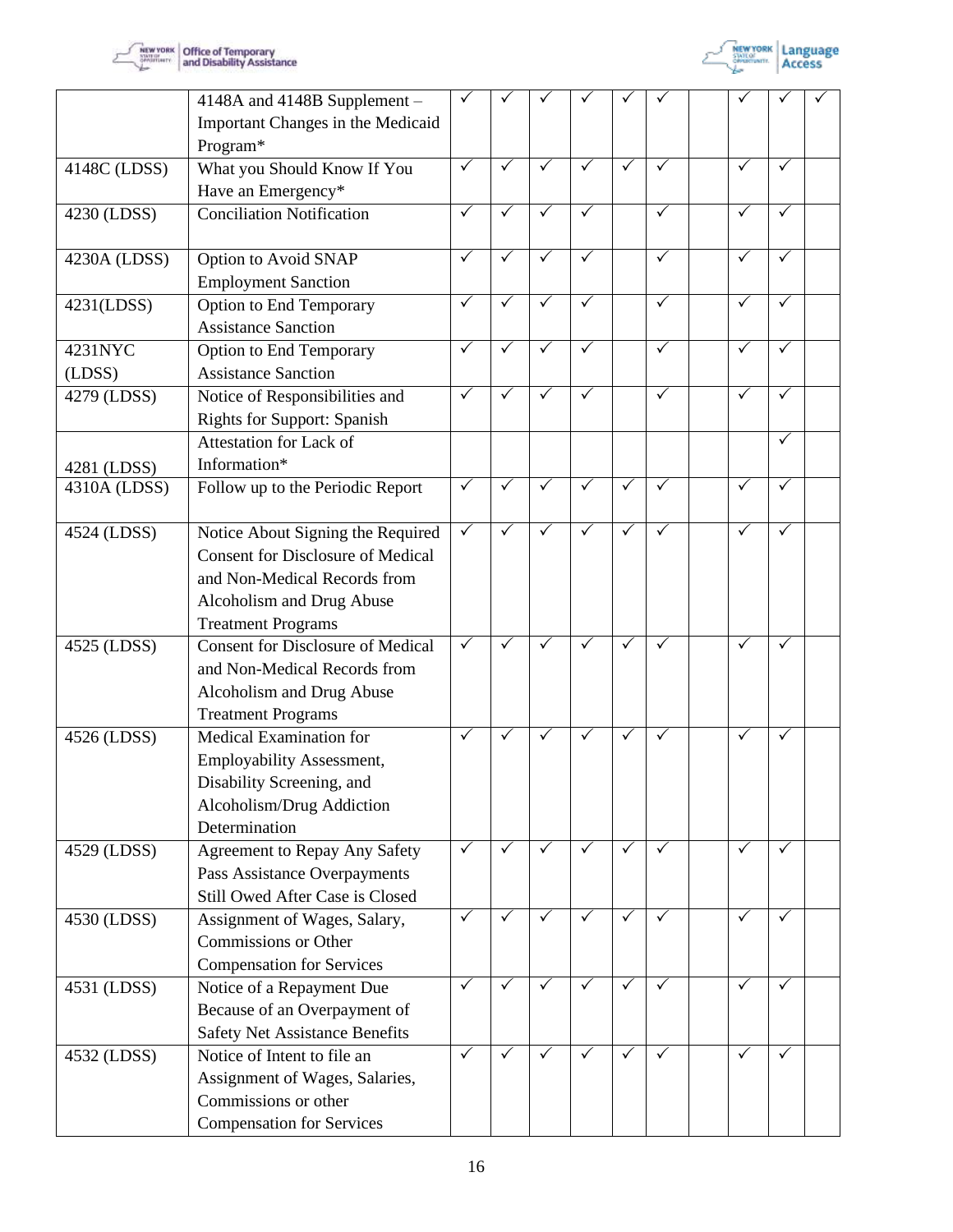



| 4556 (LDSS) | Tier II Involuntary Discharge                                                                                                                                           |              |              |              |                       |              |              |              |              |  |
|-------------|-------------------------------------------------------------------------------------------------------------------------------------------------------------------------|--------------|--------------|--------------|-----------------------|--------------|--------------|--------------|--------------|--|
|             | <b>Hearing Decision</b>                                                                                                                                                 |              |              |              |                       |              |              |              |              |  |
| 4556 - NYC  | NYC Tier II Involuntary Discharge                                                                                                                                       |              |              |              |                       |              |              |              | ✓            |  |
| (LDSS)      | <b>Hearing Decision</b>                                                                                                                                                 |              |              |              |                       |              |              |              |              |  |
|             | Alcohol and Drug Abuse                                                                                                                                                  |              |              |              |                       |              |              |              | ✓            |  |
| 4571 (LDSS) | Screening and Referral Form                                                                                                                                             |              |              |              |                       |              |              |              |              |  |
| 4594 (LDSS) | NYC Notification of Decision on a                                                                                                                                       | $\checkmark$ | ✓            | $\checkmark$ | ✓                     |              | $\checkmark$ | ✓            | ✓            |  |
|             | Waiver to Allow a Temporary                                                                                                                                             |              |              |              |                       |              |              |              |              |  |
|             | Delay in Public Assistance                                                                                                                                              |              |              |              |                       |              |              |              |              |  |
|             | Requirement(s) (Adequate Only)                                                                                                                                          |              |              |              |                       |              |              |              |              |  |
| 4595 (LDSS) | Notification of Decision of a                                                                                                                                           | $\checkmark$ | $\checkmark$ | $\checkmark$ | ✓                     |              | $\checkmark$ | ✓            | ✓            |  |
|             | Continuation of a Waiver to Allow                                                                                                                                       |              |              |              |                       |              |              |              |              |  |
|             | a Temporary Delay in Pub Assis                                                                                                                                          |              |              |              |                       |              |              |              |              |  |
|             | Require (Timely and Adequate)                                                                                                                                           |              |              |              |                       |              |              |              |              |  |
| 4595 (LDSS) | NYC Notification of Decision of a                                                                                                                                       | $\checkmark$ | $\checkmark$ | $\checkmark$ | ✓                     |              | $\checkmark$ | ✓            | ✓            |  |
|             | Continuation of a Waiver to Allow                                                                                                                                       |              |              |              |                       |              |              |              |              |  |
|             | a Temporary Delay in Pub Assis                                                                                                                                          |              |              |              |                       |              |              |              |              |  |
|             | Require (Timely and Adequate)                                                                                                                                           |              |              |              |                       |              |              |              |              |  |
| 4682 (LDSS) | Notification of Overpayment of                                                                                                                                          | ✓            | ✓            | $\checkmark$ |                       |              | $\checkmark$ | ✓            | ✓            |  |
|             | Public Assistance to a Former                                                                                                                                           |              |              |              |                       |              |              |              |              |  |
|             | Recipient and Demand for                                                                                                                                                |              |              |              |                       |              |              |              |              |  |
|             | Repayment                                                                                                                                                               |              |              |              |                       |              |              |              |              |  |
| 4682 (LDSS) | NYC - Notification of                                                                                                                                                   | ✓            | ✓            | $\checkmark$ | ✓                     |              | $\checkmark$ | ✓            | $\checkmark$ |  |
|             | Overpayment of Public Assistance                                                                                                                                        |              |              |              |                       |              |              |              |              |  |
|             | to a Former Recipient and Demand                                                                                                                                        |              |              |              |                       |              |              |              |              |  |
|             | for Repayment                                                                                                                                                           |              |              |              |                       |              |              |              |              |  |
| 4725 (LDSS) | <b>TANF Services</b>                                                                                                                                                    | $\checkmark$ | ✓            | $\checkmark$ | ✓                     |              | $\checkmark$ | $\checkmark$ | ✓            |  |
|             | Certification/Application Review                                                                                                                                        |              |              |              |                       |              |              |              |              |  |
|             | Form                                                                                                                                                                    |              |              |              |                       |              |              |              |              |  |
| 4726 (LDSS) | <b>TANF Services</b>                                                                                                                                                    | ✓            | ✓            | $\checkmark$ |                       |              | ✓            |              | ✓            |  |
|             | Application/Recertification                                                                                                                                             | $\checkmark$ |              |              |                       |              | $\checkmark$ | ✓            | $\checkmark$ |  |
| 4733 (LDSS) | <b>DFR Legal Residence Statement</b>                                                                                                                                    |              |              | $\checkmark$ | ✓                     |              |              |              |              |  |
|             |                                                                                                                                                                         | $\checkmark$ | $\checkmark$ | $\checkmark$ | $\checkmark$          |              | $\checkmark$ | $\checkmark$ | ✓            |  |
| 4753 (LDSS) | <b>SNAP Request for Contact/Missed</b><br>Interview                                                                                                                     |              |              |              |                       |              |              |              |              |  |
| 4770 (LDSS) | <b>TANF Youth Services Application</b>                                                                                                                                  | $\sqrt{}$    | $\checkmark$ | $\sqrt{}$    | $\checkmark$          |              | $\sqrt{}$    | $\checkmark$ | $\checkmark$ |  |
|             |                                                                                                                                                                         |              |              |              |                       |              |              |              |              |  |
| 4790 (LDSS) | <b>Public Assistance Repayment</b>                                                                                                                                      | $\checkmark$ | $\checkmark$ | $\checkmark$ | $\overline{\sqrt{ }}$ | $\checkmark$ | $\checkmark$ | $\checkmark$ | $\checkmark$ |  |
|             | Agreement                                                                                                                                                               |              |              |              |                       |              |              |              |              |  |
| 4791 (LDSS) | <b>Important Information About What</b>                                                                                                                                 | $\checkmark$ | ✓            | $\checkmark$ | $\checkmark$          | $\checkmark$ | $\checkmark$ | ✓            | $\checkmark$ |  |
|             |                                                                                                                                                                         |              |              |              |                       |              |              |              |              |  |
|             |                                                                                                                                                                         |              |              |              |                       |              |              |              |              |  |
|             |                                                                                                                                                                         | $\checkmark$ |              | $\checkmark$ | $\checkmark$          | $\checkmark$ | $\checkmark$ | $\checkmark$ | $\checkmark$ |  |
|             |                                                                                                                                                                         |              |              |              |                       |              |              |              |              |  |
|             |                                                                                                                                                                         |              |              |              |                       |              |              |              |              |  |
|             |                                                                                                                                                                         |              |              |              |                       |              |              |              |              |  |
| 4799 (LDSS) | Changes You Must Report for<br><b>SNAP</b><br><b>Intentional Program Violation</b><br>(IPV) Disqualification Notice for<br>the Supplemental Nutrition<br>Program (SNAP) |              |              |              |                       |              |              |              |              |  |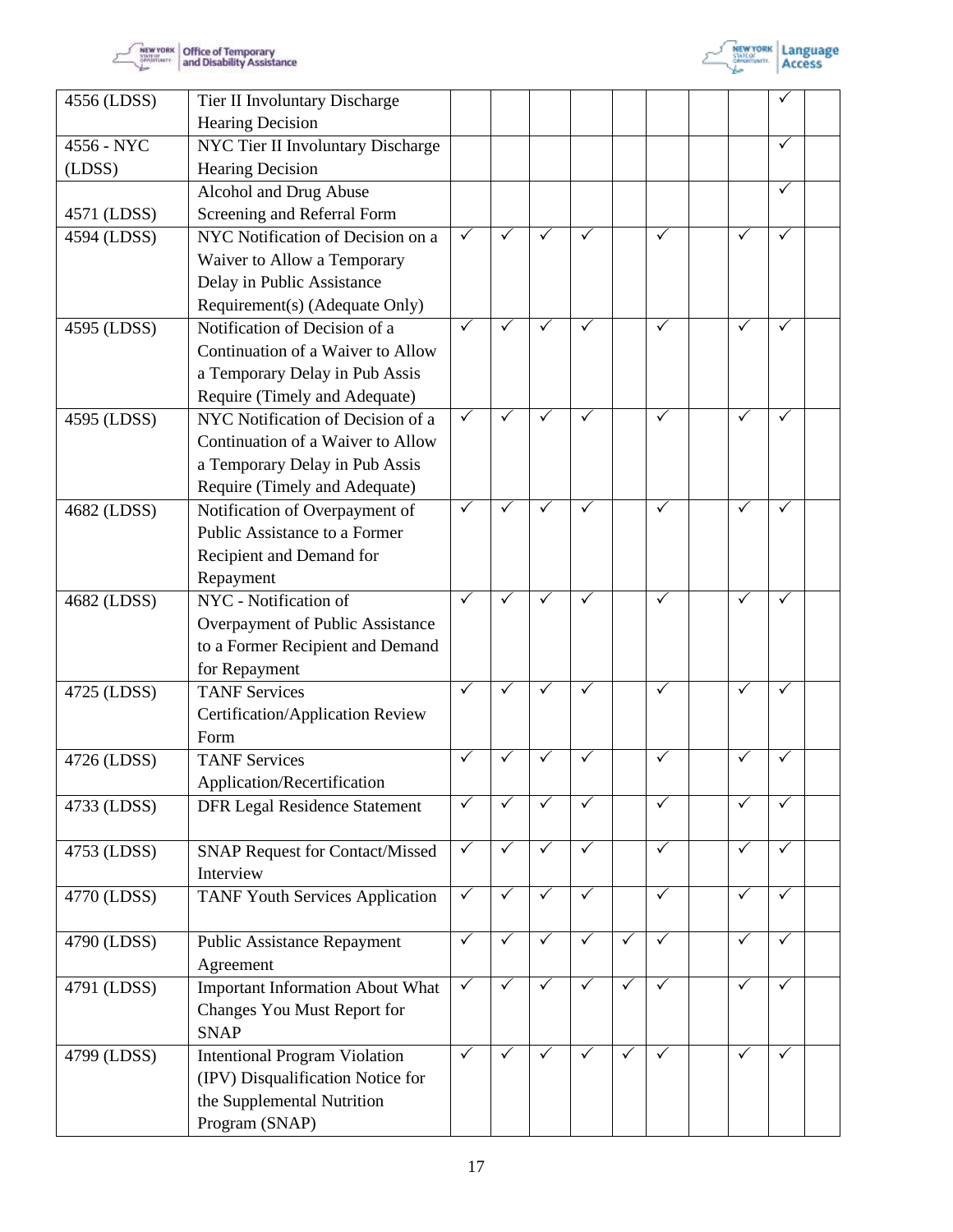



| 4799 - NYC   | <b>Intentional Program Violation</b>                                        |              |              |              |              |              |              |              |              |  |
|--------------|-----------------------------------------------------------------------------|--------------|--------------|--------------|--------------|--------------|--------------|--------------|--------------|--|
| (LDSS)       | (IPV) Disqualification Notice for                                           |              |              |              |              |              |              |              |              |  |
|              | the Supplemental Nutrition                                                  |              |              |              |              |              |              |              |              |  |
|              | Program (SNAP) NYC                                                          |              |              |              |              |              |              |              |              |  |
| 4826 (LDSS)  | <b>SNAP Application and</b>                                                 | ✓            | ✓            | ✓            | $\checkmark$ | $\checkmark$ | ✓            | $\checkmark$ | ✓            |  |
|              | Recertification                                                             |              |              |              |              |              |              |              |              |  |
| 4826A (LDSS) | How to Complete SNAP                                                        | ✓            | ✓            | $\checkmark$ | ✓            | $\checkmark$ | $\checkmark$ | ✓            | ✓            |  |
|              | Application/Recertification                                                 |              |              |              |              |              |              |              |              |  |
| 4827 (LDSS)  | PA IPV Notice                                                               | ✓            |              | ✓            | $\checkmark$ | $\checkmark$ | $\checkmark$ | $\checkmark$ | ✓            |  |
| 4827 (LDSS)  | <b>NYC PA IPV Notice</b>                                                    | $\checkmark$ | $\checkmark$ | $\checkmark$ | $\checkmark$ | $\sqrt{}$    | $\checkmark$ | $\checkmark$ | $\checkmark$ |  |
| 4836 (LDSS)  | <b>SNAP Benefits Interim Report</b>                                         | $\checkmark$ | ✓            | ✓            | ✓            |              | $\checkmark$ | $\checkmark$ | $\checkmark$ |  |
| 4836 (LDSS)  | <b>NYC SNAP Benefits Interim</b><br>Report                                  | ✓            |              | ✓            | ✓            |              | $\checkmark$ | ✓            |              |  |
| 4836 (LDSS)  | <b>NYSNIP SNAP Benefits Interim</b><br>Reports                              | $\checkmark$ | ✓            | ✓            | ✓            |              | $\checkmark$ | $\checkmark$ |              |  |
| 4841 (LDSS)  | <b>NYSNIP SNAP Case Information</b><br><b>Collection Sheet</b>              | $\checkmark$ | ✓            | $\checkmark$ | ✓            |              | $\checkmark$ | $\checkmark$ |              |  |
| 4844 (LDSS)  | <b>Agreement for Voluntary PA</b><br>Repayment from Cash EBT<br>Account     | $\checkmark$ | ✓            | ✓            | $\checkmark$ | $\checkmark$ | $\checkmark$ | $\checkmark$ | $\checkmark$ |  |
| 4845 (LDSS)  | SNAP agreement on repayment                                                 | $\checkmark$ | $\checkmark$ | $\checkmark$ | $\checkmark$ | $\checkmark$ | $\checkmark$ | ✓            | ✓            |  |
| 4847 (LDSS)  | Documentation Receipt - TA,<br>SNAP, MA and CHP A                           | $\checkmark$ | ✓            | $\checkmark$ | ✓            | $\checkmark$ | $\checkmark$ | $\checkmark$ | $\checkmark$ |  |
| 4857 (LDSS)  | <b>SNAP Benefits Compromise/</b>                                            | $\checkmark$ | $\checkmark$ | ✓            | $\checkmark$ | $\checkmark$ | $\checkmark$ | ✓            | ✓            |  |
|              | Repayment Acknowledgement                                                   |              |              |              |              |              |              |              |              |  |
| 4864 (LDSS)  | NYC Excess Support - Active PA<br>$-$ NYC                                   | $\checkmark$ | $\checkmark$ | $\checkmark$ | $\checkmark$ | $\checkmark$ | $\sqrt{}$    | $\checkmark$ | $\checkmark$ |  |
| 4865 (LDSS)  | NYC Excess Support - Closed PA<br>$\text{Case} \text{s} - \text{NYC}$       | $\checkmark$ | $\checkmark$ | $\checkmark$ | $\checkmark$ | $\checkmark$ | $\checkmark$ | ✓            | ✓            |  |
| 4881 (LDSS)  | Veteran Referral and Certification<br>of Contact                            | $\checkmark$ | $\checkmark$ | $\checkmark$ | $\checkmark$ | $\checkmark$ | $\checkmark$ | $\checkmark$ | $\checkmark$ |  |
| 4887 (LDSS)  | Mail-In Recert Eligibility<br>Questionnaire*                                | ✓            | ✓            | $\checkmark$ | ✓            |              | $\checkmark$ | ✓            | $\checkmark$ |  |
| 4903 (LDSS)  | <b>Disqualification Consent</b><br>Agreement                                | $\checkmark$ | ✓            | $\checkmark$ | $\checkmark$ | $\checkmark$ | $\sqrt{}$    | $\checkmark$ | $\checkmark$ |  |
| 4904 (LDSS)  | Consequences of Disqualification<br><b>Consent Agreement</b>                | $\checkmark$ | $\checkmark$ | ✓            | $\checkmark$ | $\checkmark$ | $\checkmark$ | $\checkmark$ | $\checkmark$ |  |
| 4905 (LDSS)  | Domestic Violence Information for<br>all Temporary Assistance<br>Applicants | $\checkmark$ | $\checkmark$ | $\checkmark$ | $\checkmark$ |              | $\checkmark$ | ✓            | $\checkmark$ |  |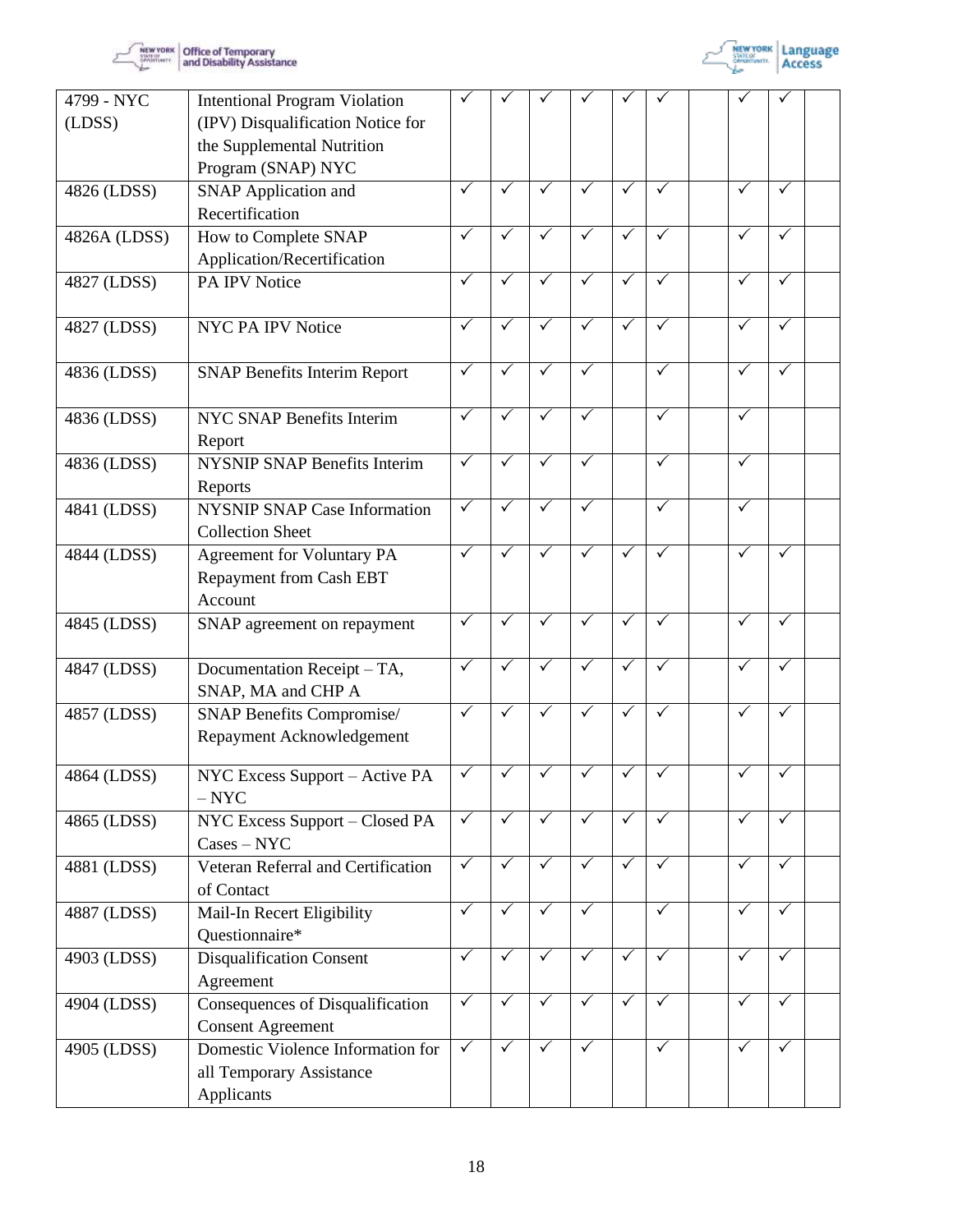



| 4906 (LDSS) | Notice to advise Individuals on a<br>Court Record of Disqualification<br>Provisions                                      |              |              |              |              |              |              |              |              |  |
|-------------|--------------------------------------------------------------------------------------------------------------------------|--------------|--------------|--------------|--------------|--------------|--------------|--------------|--------------|--|
| 4920 (LDSS) | Right to Recovery Agreement for<br>Legal Services*                                                                       |              |              |              |              |              |              |              | ✓            |  |
| 4942 (LDSS) | <b>SNAP Authorized Representative</b><br>Form                                                                            | $\checkmark$ |              | $\checkmark$ | $\checkmark$ | $\checkmark$ | ✓            | ✓            | ✓            |  |
| 4951 (Pub)  | Are you working but having a hard<br>time making ends meet?<br>myBenefits.ny.gov (Palm Card)<br>(English/Multi-language* | $\checkmark$ |              | $\checkmark$ | ✓            |              | $\checkmark$ | $\checkmark$ | $\checkmark$ |  |
| 4952        | <b>WorkPays NY</b>                                                                                                       |              |              |              |              |              |              |              | ✓            |  |
| (Pub)       |                                                                                                                          |              |              |              |              |              |              |              |              |  |
| 4982 (LDSS) | How Do I Apply for Supplemental<br><b>Nutrition Assistance Program</b><br>(SNAP) (Formerly Known As<br>Food Stamps)?     | $\checkmark$ |              | $\checkmark$ | $\checkmark$ | ✓            | ✓            |              | ✓            |  |
| 4984 (Pub)  | myBenefits.ny.gov SNAP Palm<br>Card*                                                                                     | ✓            | ✓            | ✓            | $\checkmark$ |              | ✓            | $\checkmark$ | ✓            |  |
| 4988 (LDSS) | <b>Application for Disaster</b><br><b>Supplemental Nutrition Assistance</b><br>Program (DSNAP)                           | $\checkmark$ | ✓            | ✓            | ✓            | $\checkmark$ | $\checkmark$ | ✓            | ✓            |  |
| 4989 (LDSS) | <b>Action on DSNAP</b>                                                                                                   | $\checkmark$ |              | $\checkmark$ | $\checkmark$ | $\checkmark$ | ✓            |              | $\checkmark$ |  |
| 4992 (LDSS) | <b>HEAP Cooling Assistance</b><br>Application                                                                            | $\checkmark$ | ✓            | $\checkmark$ | ✓            | $\checkmark$ | $\checkmark$ | $\checkmark$ | $\checkmark$ |  |
| 4993 (LDSS) | <b>HEAP Cooling Assistance Notice</b><br>of Eligibility Decision                                                         | $\checkmark$ | $\checkmark$ | $\checkmark$ | $\checkmark$ | $\checkmark$ | $\checkmark$ | $\checkmark$ | $\checkmark$ |  |
| 4995 (LDSS) | <b>SNAP Right to File Poster</b>                                                                                         | $\checkmark$ | ✓            | ✓            | $\checkmark$ | $\checkmark$ | $\checkmark$ | $\checkmark$ | $\checkmark$ |  |
| 4998 (LDSS) | <b>HEAP Qualified Alien</b>                                                                                              |              |              |              |              |              |              |              |              |  |
| 5004 (LDSS) | <b>EBT How to Use Your Benefit</b><br>Card to Get SNAP and/or Cash<br><b>Benefits</b>                                    | $\checkmark$ | $\checkmark$ | $\checkmark$ | $\checkmark$ |              | $\checkmark$ | $\checkmark$ | $\checkmark$ |  |
| 5006 (LDSS) | <b>SNAP Public Notice Poster</b>                                                                                         | $\checkmark$ | $\checkmark$ | $\checkmark$ | $\checkmark$ |              | $\checkmark$ | $\checkmark$ | $\checkmark$ |  |
| 5009 (LDSS) | <b>Mental Health Screening</b><br>Questionnaire                                                                          | $\checkmark$ | ✓            | $\checkmark$ | $\checkmark$ | $\sqrt{}$    | $\sqrt{}$    | $\sqrt{}$    | $\checkmark$ |  |
| 5010 (LDSS) | NYS HEAP Heating Equipment<br>Repair and Replacement<br><b>Assessment Form</b>                                           | $\checkmark$ | $\checkmark$ | $\checkmark$ | $\checkmark$ |              | $\sqrt{}$    | $\checkmark$ | $\checkmark$ |  |
| 5015 (LDSS) | Explanation of Authorization to<br>Disclose Information to NYS<br><b>OTDA</b>                                            |              |              |              |              |              |              |              | ✓            |  |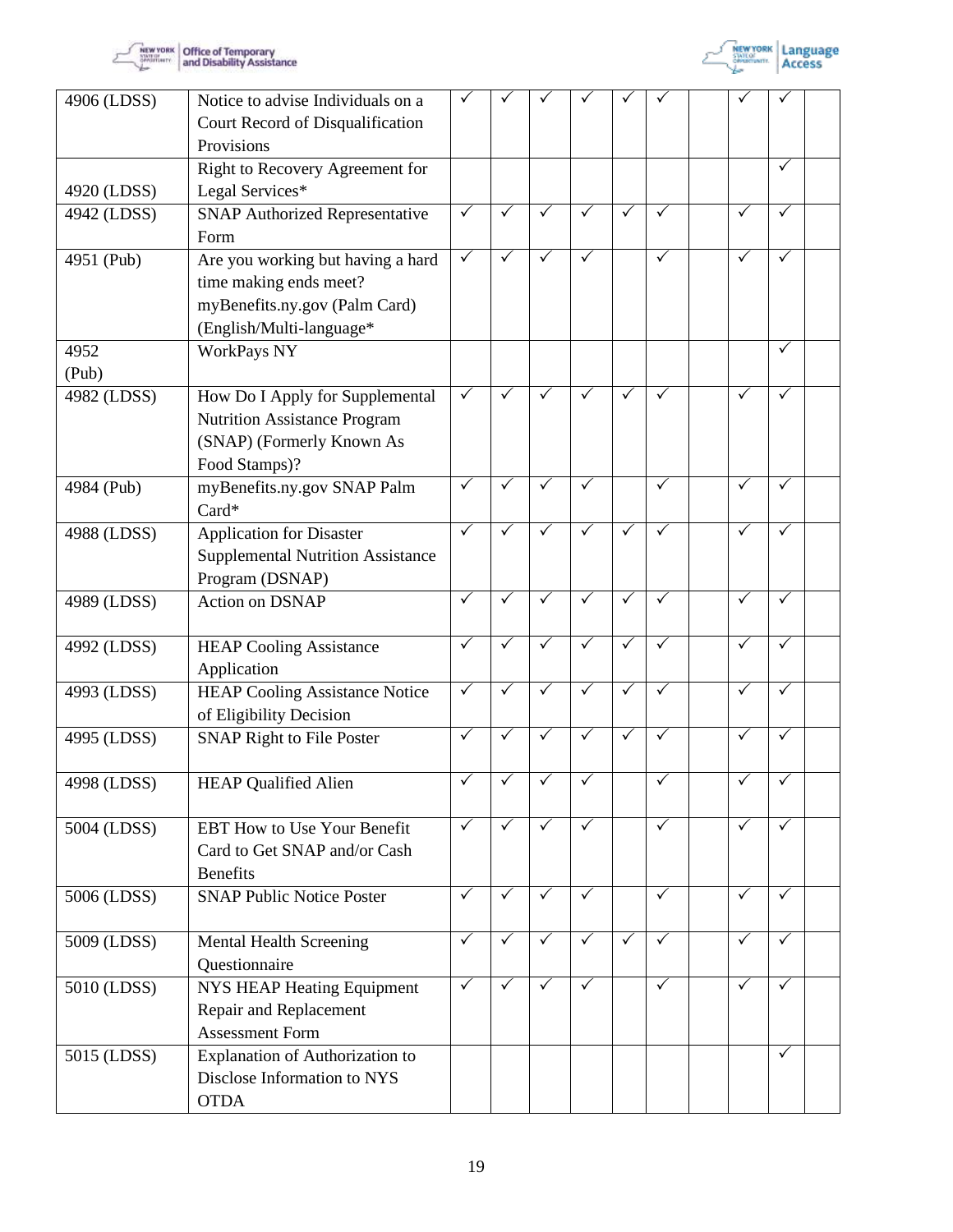



| 5024 (LDSS) | Designated Representative Form                                                                                                                   |              |              |              |              |              |              |              |              |  |
|-------------|--------------------------------------------------------------------------------------------------------------------------------------------------|--------------|--------------|--------------|--------------|--------------|--------------|--------------|--------------|--|
| 5025 (LDSS) | Direct Deposit Form for State<br>Supplement Program (SSP)<br>Recipients                                                                          | $\checkmark$ | ✓            | $\checkmark$ | $\checkmark$ | $\checkmark$ | $\checkmark$ | ✓            | $\checkmark$ |  |
| 5030 (LDSS) | <b>SSP Living Arrangement</b>                                                                                                                    | $\checkmark$ | ✓            | ✓            | $\checkmark$ | ✓            | $\checkmark$ | ✓            | ✓            |  |
| 5032 (LDSS) | Rights and Responsibilities of<br><b>Designated Representatives</b>                                                                              | $\checkmark$ | ✓            | ✓            | $\checkmark$ |              | $\checkmark$ | ✓            | $\checkmark$ |  |
| 5035 (LDSS) | New York State Supplement<br>Program (SSP) Marital Status<br><b>Change Form</b>                                                                  | $\checkmark$ | ✓            | $\checkmark$ | $\checkmark$ | $\checkmark$ | ✓            |              |              |  |
| 5036 (LDSS) | New York State Supplement<br>Program (SSP) Overview                                                                                              | $\checkmark$ | $\checkmark$ | $\checkmark$ | $\checkmark$ |              | $\checkmark$ | $\checkmark$ | $\checkmark$ |  |
| 5040 (LDSS) | NYS OTDA Supplement Program<br>(SSP) Income Verification Form                                                                                    | $\checkmark$ | ✓            | $\checkmark$ | $\checkmark$ | $\checkmark$ | $\checkmark$ | ✓            | ✓            |  |
| 5041 (LDSS) | Lien Acknowledgement                                                                                                                             | ✓            | ✓            | ✓            | $\checkmark$ | $\checkmark$ | $\checkmark$ | $\checkmark$ | ✓            |  |
| 5042 (Pub)  | SSI State Supplement Program -<br>(Palm Card)                                                                                                    | $\checkmark$ | ✓            |              | $\checkmark$ |              | $\checkmark$ |              | ✓            |  |
| 5058 (LDSS) | <b>Emergency Safety Net Assistance</b><br><b>Shelter Arrears Repayment</b><br>Agreement - (Part 1 Eligibility<br>Worksheet and Part 2 Agreement) | $\checkmark$ | ✓            | $\checkmark$ | $\checkmark$ | $\checkmark$ | $\checkmark$ | ✓            | $\checkmark$ |  |
| 5065 (LDSS) | <b>SNAP Civil-Human Rights</b><br>Violation Complaint Form                                                                                       | $\checkmark$ | $\checkmark$ | $\checkmark$ | $\checkmark$ |              | ✓            | ✓            | $\checkmark$ |  |
| 5066 (LDSS) | <b>EBT Cardholder Online EBT</b><br><b>Account User Guide</b>                                                                                    | $\checkmark$ |              | $\checkmark$ | $\sqrt{}$    | $\checkmark$ | $\checkmark$ | $\checkmark$ | $\checkmark$ |  |
| 5067 (LDSS) | Direct Deposit Cancellation Form<br>for State Supplement Program<br>(SSP) Recipients                                                             | $\sqrt{}$    | $\checkmark$ | $\checkmark$ | $\checkmark$ | $\checkmark$ | $\checkmark$ | $\checkmark$ | $\checkmark$ |  |
| 5072 (LDSS) | Notice of ABAWD Status*                                                                                                                          | ✓            |              |              |              |              | ✓            |              |              |  |
| 5077 (LDSS) | New York State Supplement<br>Program Overpayment<br><b>Reconsideration Request</b>                                                               | $\checkmark$ | $\checkmark$ | $\checkmark$ | $\checkmark$ | $\checkmark$ | $\checkmark$ | $\checkmark$ | ✓            |  |
| 5078 (LDSS) | SSP Repayment Submissions Stub                                                                                                                   | $\checkmark$ | $\checkmark$ | $\checkmark$ | $\checkmark$ | $\checkmark$ | $\checkmark$ | $\checkmark$ | $\checkmark$ |  |
| 5079 (LDSS) | <b>Tax Dependent Question</b>                                                                                                                    | $\checkmark$ | ✓            | $\checkmark$ | $\checkmark$ | $\checkmark$ | $\checkmark$ | ✓            | ✓            |  |
| 5081 (LDSS) | <b>HEAP Heating Equipment Clean</b><br>and Tune Request for Benefits                                                                             | $\checkmark$ | $\checkmark$ | $\checkmark$ | $\checkmark$ |              | $\sqrt{}$    | ✓            | $\checkmark$ |  |
| 5082 (LDSS) | <b>HEAP Heating Equipment Clean</b><br>and Tune Notice of Eligibility<br>Decision                                                                | $\checkmark$ | $\checkmark$ | $\checkmark$ | $\checkmark$ |              | $\checkmark$ | $\checkmark$ | ✓            |  |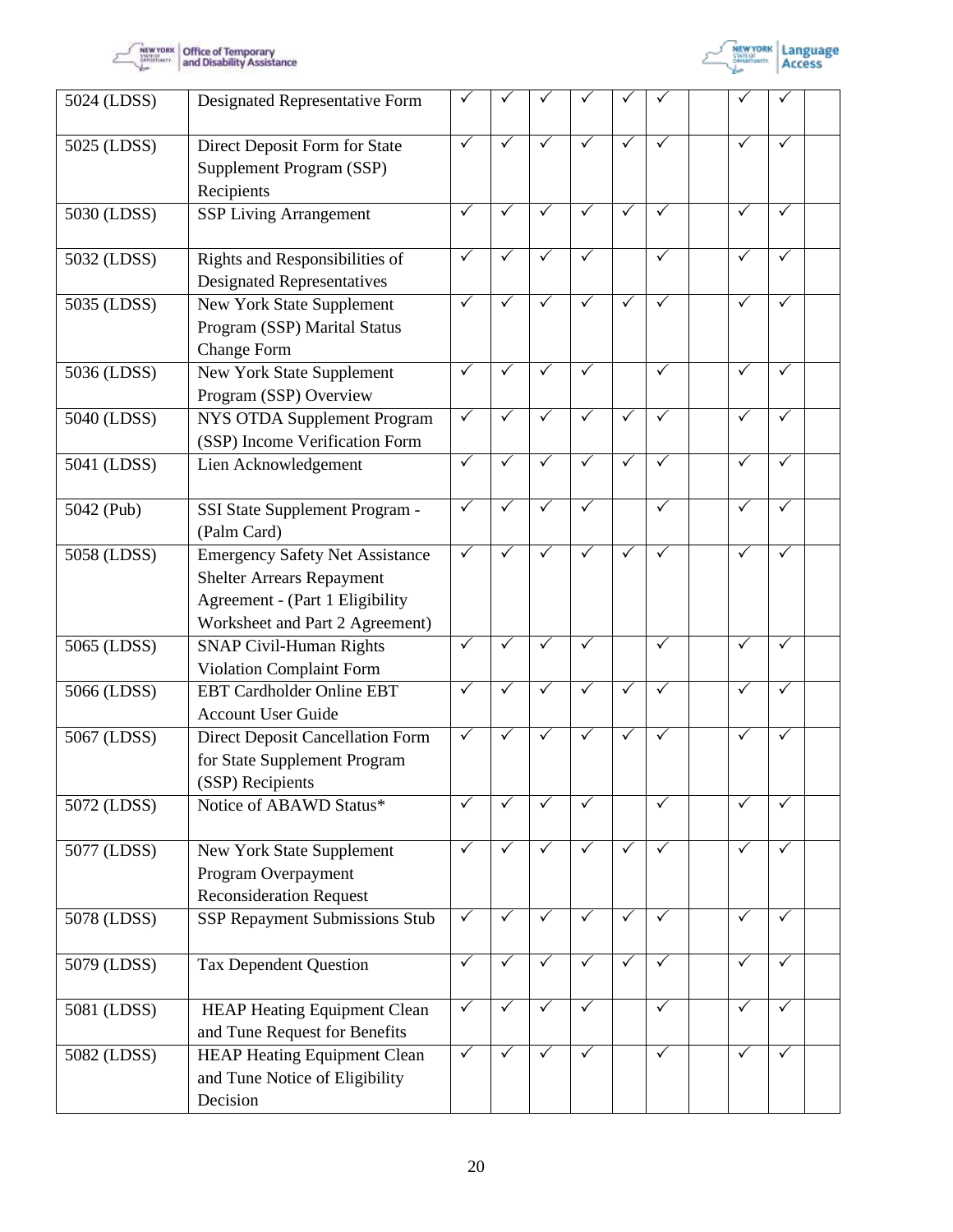



| 5084 (LDSS)                    | <b>Accessing Applicant/Recipient</b><br><b>Informational Books</b>                                                                      |              |              |              |              |              |              |              |                   |  |
|--------------------------------|-----------------------------------------------------------------------------------------------------------------------------------------|--------------|--------------|--------------|--------------|--------------|--------------|--------------|-------------------|--|
| 5085 (LDSS)                    | Notice of Intent to Change<br>Benefits for Non-Compliance with<br>Able Bodied Adults Without<br>Dependents (ABAWD) Work<br>Requirements | ✓            | $\checkmark$ | ✓            | $\checkmark$ | $\checkmark$ | $\checkmark$ | ✓            | ✓                 |  |
| 5085 (LDSS)<br><b>NYC</b>      | Notice of Intent to Change<br>Benefits for Non-Compliance with<br>Able Bodied Adults Without<br>Dependents (ABAWD) Work<br>Requirements | $\checkmark$ | $\checkmark$ | $\checkmark$ | $\checkmark$ | $\checkmark$ | $\checkmark$ | $\checkmark$ | $\checkmark$      |  |
| 5087 (LDSS)<br><b>NYC</b>      | TA and SNAP Re-Engagement and<br><b>Conciliation Notice</b>                                                                             | $\checkmark$ | $\checkmark$ | ✓            | ✓            | $\checkmark$ | $\checkmark$ | $\checkmark$ | ✓                 |  |
| 5090 (LDSS)                    | Noncustodial Parent - New York<br><b>State Earned Income Credit</b>                                                                     |              |              |              |              |              |              |              | $\checkmark$      |  |
| 5110<br>(Pub)                  | Healthy Eating – Dairy (Flyer)                                                                                                          |              |              |              |              |              |              |              | $\checkmark$      |  |
| 5111<br>(Pub)                  | Healthy Eating – Produce (Flyer)                                                                                                        |              |              |              |              |              |              |              | $\checkmark$      |  |
| 5112<br>(Pub)                  | Healthy Eating – Protein (Flyer)                                                                                                        |              |              |              |              |              |              |              | ✓                 |  |
| 5113<br>(Pub)<br>5114<br>(Pub) | Healthy Eating – Grains (Flyer)<br>Healthy Eating - Beverages (Flyer)                                                                   |              |              |              |              |              |              |              | ✓<br>$\checkmark$ |  |
| 5127 (LDSS)                    | Able-Bodied Adults Without<br>Dependents (ABAWD) Work<br>Activity Letter*                                                               | $\checkmark$ | $\checkmark$ | ✓            | ✓            |              | $\checkmark$ | ✓            | ✓                 |  |
| 5143<br>(LDSS)                 | <b>Application for Child Support</b><br>Services*                                                                                       | ✓            | $\checkmark$ |              | ✓            |              | $\checkmark$ | ✓            | ✓                 |  |
| 5143A<br>(LDSS)                | <b>Information about Child Support</b><br>Services*                                                                                     | $\checkmark$ | $\sqrt{}$    | $\sqrt{}$    | $\checkmark$ |              | $\sqrt{}$    | $\checkmark$ | $\sqrt{}$         |  |
| 5143B<br>(LDSS)                | <b>Additional Child Information</b><br>(Application)*                                                                                   | ✓            | $\checkmark$ | ✓            | ✓            |              | $\checkmark$ | ✓            | $\checkmark$      |  |
| 5145<br>(LDSS)                 | Referral for Child Support<br>Services*                                                                                                 | $\checkmark$ | $\checkmark$ | $\checkmark$ | $\checkmark$ |              | $\checkmark$ | $\checkmark$ | $\checkmark$      |  |
| 5145A<br>(LDSS)                | <b>Additional Child Information</b><br>$(Refernal)*$                                                                                    | $\checkmark$ | ✓            | ✓            | ✓            |              | $\checkmark$ | $\checkmark$ | $\checkmark$      |  |
| 5165<br>(LDSS)                 | Notice to All Recipients of<br><b>Supplemental Nutrition Assistance</b><br>Program (SNAP) and/or                                        |              |              |              |              |              |              |              | $\checkmark$      |  |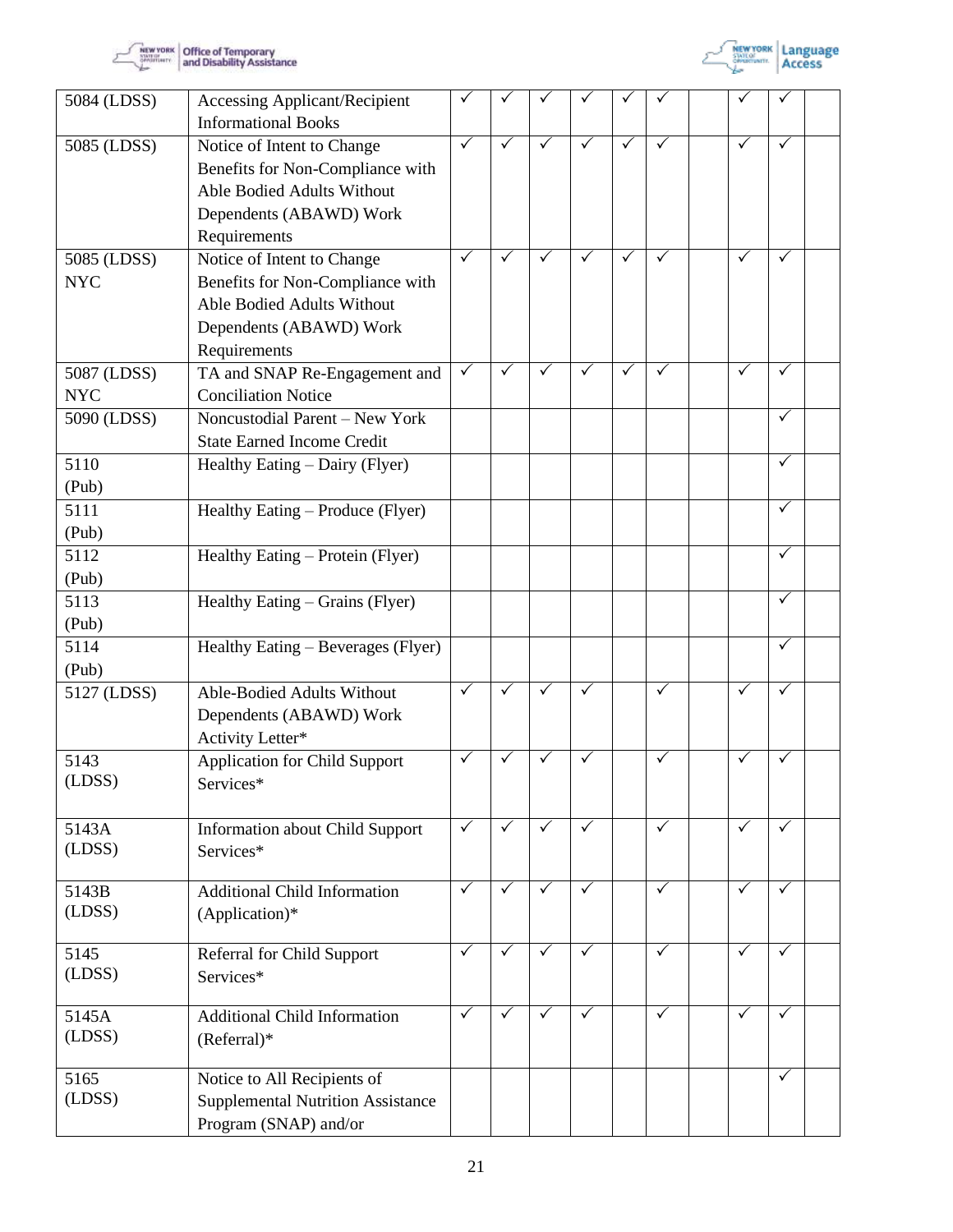



|                 | Temporary Assistance Cash<br>Benefits (TA) with Medicaid (MA)                                                                                            |              |              |              |              |              |              |              |              |  |
|-----------------|----------------------------------------------------------------------------------------------------------------------------------------------------------|--------------|--------------|--------------|--------------|--------------|--------------|--------------|--------------|--|
| 5166<br>(LDSS)  | Application/<br>Recertification for Supplemental<br><b>Nutrition Assistance Program</b><br>(SNAP) Benefits*                                              | ✓            | $\checkmark$ | ✓            | $\checkmark$ |              | $\checkmark$ | ✓            | ✓            |  |
| 5167<br>(LDSS)  | Notice to All Recipients of<br><b>Supplemental Nutrition Assistance</b><br>Program (SNAP)                                                                |              |              |              |              |              |              |              | $\checkmark$ |  |
| 5171<br>(LDSS)  | Acknowledgement of Parentage*                                                                                                                            | $\checkmark$ | ✓            | ✓            | ✓            |              | $\checkmark$ |              | ✓            |  |
| 5172<br>(LDSS)  | SUNY/CUNY/EOC Student<br>Verification of Enrollment*                                                                                                     | ✓            | $\checkmark$ | ✓            | $\checkmark$ |              | $\checkmark$ | ✓            | $\checkmark$ |  |
| 5173<br>(LDSS)  | Establishing Parentage*                                                                                                                                  |              |              |              |              |              |              |              | $\checkmark$ |  |
| 5175<br>(LDSS)  | Notice of Proposed Class Action<br>Settlement About Asylum<br>Applicants with Employment<br>Authorization Who Were Denied<br>Safety Net Assistance (SNA) | $\checkmark$ | $\checkmark$ | $\checkmark$ | $\checkmark$ |              | $\checkmark$ | $\checkmark$ | $\checkmark$ |  |
| 5181<br>(LDSS)  | <b>ESAP</b> Interview Letter*                                                                                                                            |              | $\checkmark$ | $\checkmark$ | $\checkmark$ |              | $\checkmark$ | $\checkmark$ | $\checkmark$ |  |
| 8036 (LDSS)     | SNAP Complaint Procedure*                                                                                                                                | $\checkmark$ | $\checkmark$ | ✓            | ✓            |              | $\checkmark$ | $\checkmark$ | ✓            |  |
| <b>OAH 457</b>  | Notice of Fair Hearing                                                                                                                                   | $\checkmark$ | $\checkmark$ | $\checkmark$ | $\checkmark$ |              | $\checkmark$ | $\checkmark$ | $\checkmark$ |  |
| <b>OAH 4420</b> | Acknowledgement of Fair Hearing<br>Request and Confirmation of Aid<br><b>Status</b>                                                                      | ✓            | ✓            | ✓            | ✓            |              | $\checkmark$ | ✓            | ✓            |  |
| <b>OAH 4482</b> | <b>Transmittal of Fair Hearing</b><br>Decision to Appellant                                                                                              |              |              |              |              |              | $\checkmark$ | $\checkmark$ | ✓            |  |
|                 | Fair Hearing Request Form                                                                                                                                | $\sqrt{}$    | $\sqrt{}$    | $\sqrt{}$    | $\checkmark$ |              | $\sqrt{}$    | $\checkmark$ | $\checkmark$ |  |
|                 | Fair Hearing Withdrawal Form                                                                                                                             | $\checkmark$ | $\checkmark$ | $\checkmark$ | $\checkmark$ |              | $\checkmark$ | $\checkmark$ | $\checkmark$ |  |
|                 | Fair Hearing Adjournment/<br>Reopening Form                                                                                                              | $\checkmark$ | $\checkmark$ | ✓            | ✓            |              | $\checkmark$ | ✓            | ✓            |  |
|                 | Fair Hearing Compliance<br><b>Complaint Form</b>                                                                                                         | $\checkmark$ | $\checkmark$ | ✓            | ✓            |              | $\checkmark$ | $\checkmark$ | $\checkmark$ |  |
|                 | SNAP QC Home Visit Letter*                                                                                                                               | $\checkmark$ | $\checkmark$ | $\checkmark$ | $\checkmark$ | $\checkmark$ | $\checkmark$ | $\checkmark$ | $\checkmark$ |  |
|                 | SNAP QC Office Visit Letter*                                                                                                                             | $\checkmark$ | $\checkmark$ | $\checkmark$ | $\checkmark$ | $\checkmark$ | $\checkmark$ | $\checkmark$ | $\checkmark$ |  |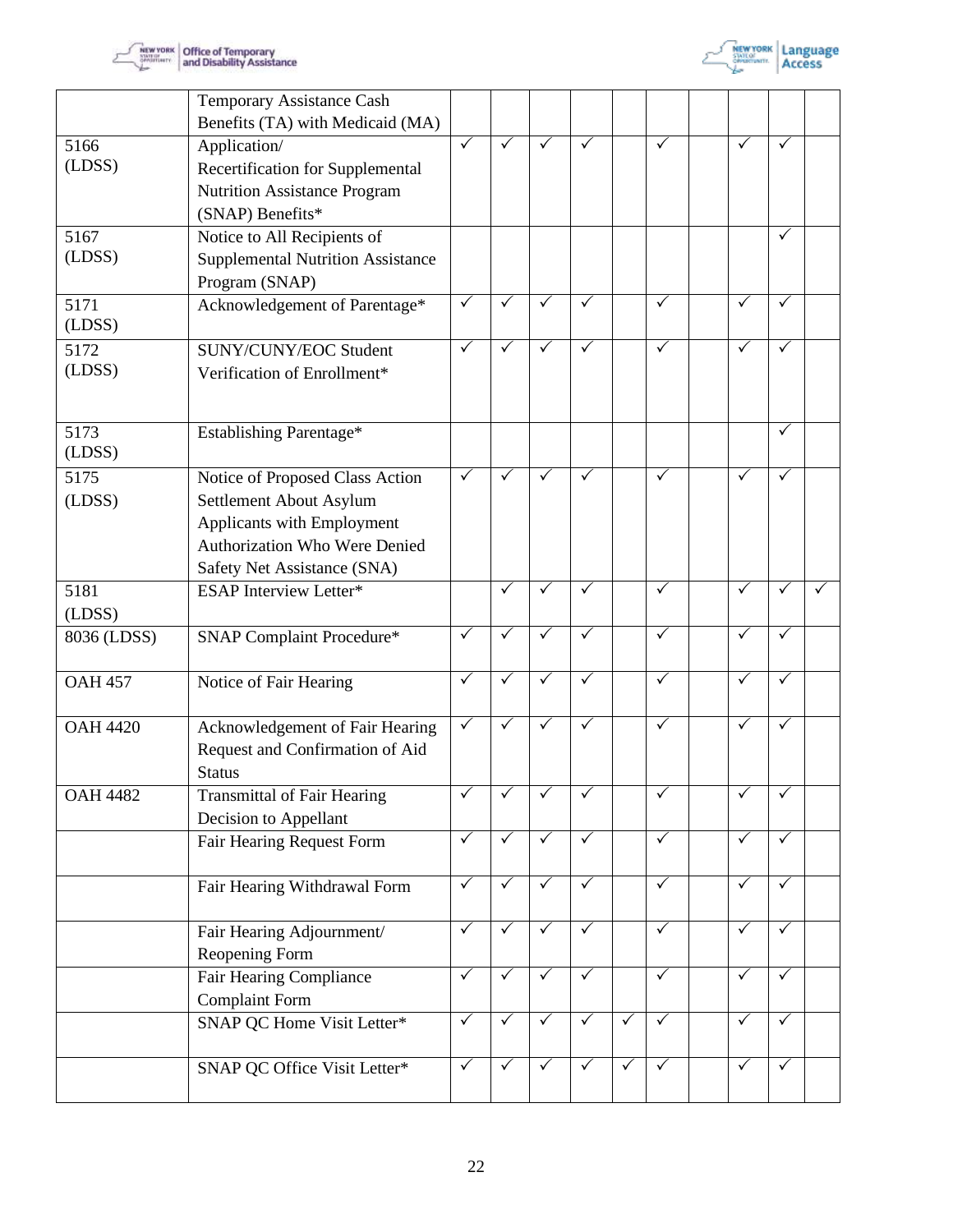



| SNAP QC Telephone Visit Letter*            |  |  |  |  |  |
|--------------------------------------------|--|--|--|--|--|
| <b>SNAP QC Client Attestation</b><br>Form* |  |  |  |  |  |

New documents identified for translation after the signing of this Plan and before the 2-year reassessment will be translated in a timely manner.

# **The process for ensuring that translations are accurate and incorporate commonly used words is as follows:**

Proofing and editing for correctness and cultural sensitivity are components of the translation services provided by any vendor under contract as part of the publication process. OTDA will also use plain language in materials produced before translation so information is accessible to a range of literacy levels.

<span id="page-22-0"></span>

**The person in the agency who is responsible for training staff in language access services is:** Debbie Stewart and Linda Veraska from the OTDA Bureau of Refugee Services with the assistance of the OTDA Training and Staff Development

# **The staff training includes the following components:**

- $\boxtimes$  The agency's legal obligations to provide language access services
- ☒ The agency's resources for providing language access services
- ⊠ How to access and work with interpreters
- ☒ Cultural competence and cultural sensitivity
- ☒ How to obtain translation services
- ☒ Maintaining records of language access services provided to LEP individuals

# **The methods and frequency of training are as follows:**

OTDA's staff is trained about our Language Access Plan using webinars and in-person training strategies. Mandatory language access training takes place annually, using the training developed by the Governor's Office of Employee Relations, with refreshers given more often as necessary. E.O. 26.1 is included in the policy section of the New Hire orientation packet and our language access policy is addressed in their orientation training. Handouts and other written material used during trainings are provided to staff as a reminder of E.O. 26.1.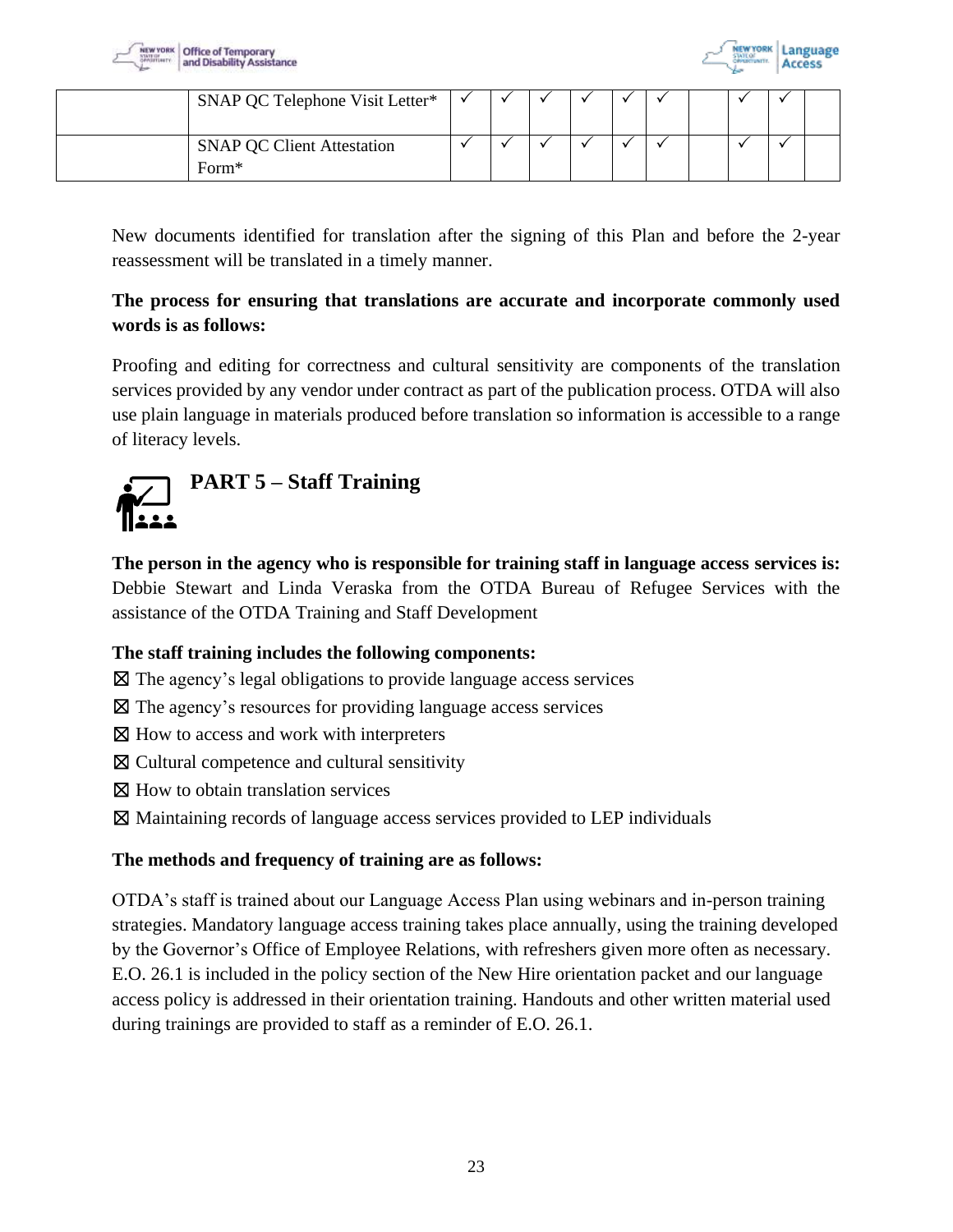



# <span id="page-23-0"></span>**PART 6 – Monitoring the Plan and Responding to Complaints**

#### **A. Monitoring**

# **Our agency's Language Access Coordinator ("LAC") will monitor implementation of the Plan to make sure we are in compliance. Our protocols in this regard are as follows:**

The LAC, in conjunction with other assigned staff, reviews OTDA's Language Access Plan to determine if any updates are necessary, including updates to the staff training materials, frequency of trainings and list of vital documents. The LAC also conducts spot checks to review that the necessary Language Access signs are appropriately posted in the public areas of OTDA buildings. The LAC also reviews and addresses any complaints filed by LEP individuals and assesses the staff training for any necessary updates.

The OTDA Language Access Working Group is organized by the LAC and consists of OTDA staff from all divisions. The group meets on a quarterly basis to receive information from the State language access meetings, monitor the implementation of the Plan agency-wide through division updates; review language access processes; discuss language access projects and initiatives; and analyze data submitted in the quarterly Language Access Monitoring Report.

#### **B. Complaints**

**We provide information to the public in at least the top ten most commonly spoken non-English languages in the state, advising members of the public of their right to file a complaint if they feel that they have not been provided adequate language access services or have been denied access to services because of their limited English proficiency. We do not retaliate or take other adverse action because an individual has filed a language access complaint.** 

# **We display information on the right to file a complaint, and the procedures for filing a complaint, in the following manner:**

Signs in public areas advise LEP individuals of their right to file a complaint regarding language access issues. Additionally, information on the right to file a complaint is posted in the top ten languages on our website and in our offices in areas where it can be easily seen by the public. The standardized complaint forms are available in all ten languages in our public offices upon request. The complaint forms are also available for download or online submission through our website.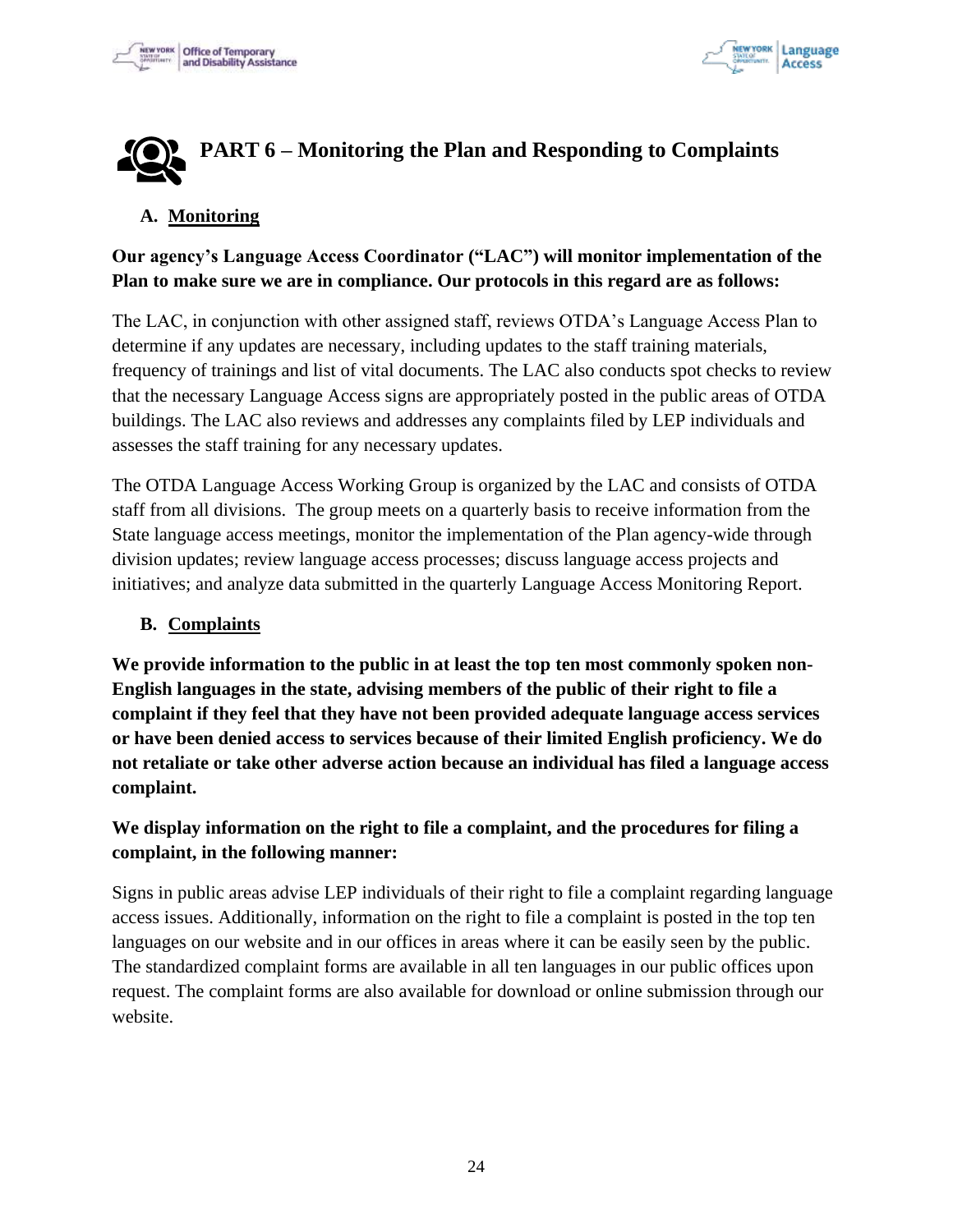

<span id="page-24-0"></span>

# **We handle complaints made to the agency regarding the provision of language assistance services in the following manner:**

All complaints received by OTDA on the prescribed form are logged in and referred to the OTDA LAC for handling. The OTDA LAC will acknowledge receipt of the complaint to the complainant. The LAC will also work with the appropriate program division and review, investigate and recommend any appropriate action.

All complaints must be timely forwarded to the Statewide Language Access Coordinator.